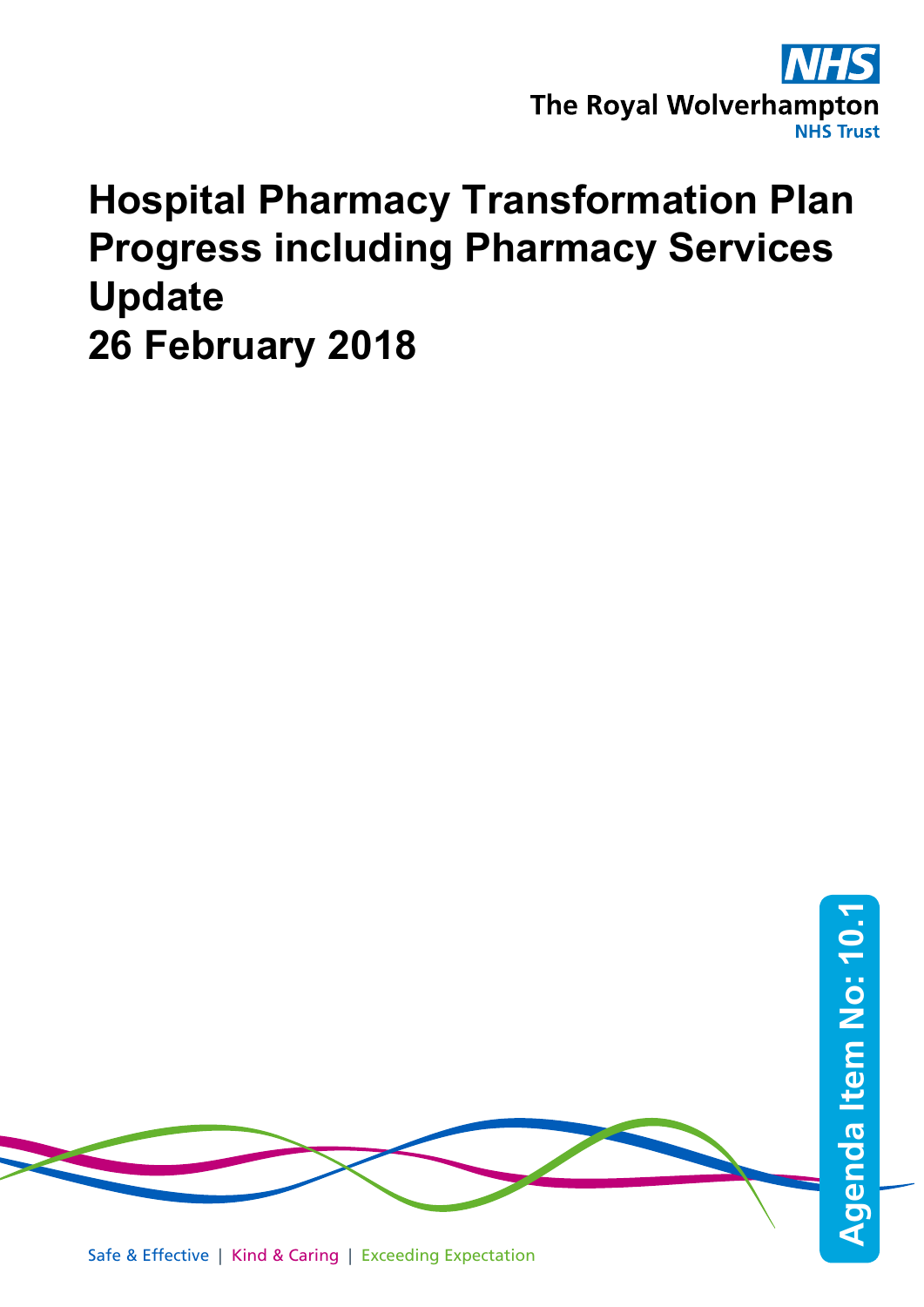The Royal Wolverhampton NHS



**NHS Trust** 

| <b>Trust Board Report</b>                                      |                                                                                                                                                                                                                                                                                                                                                                                                                                                 |  |  |  |  |  |  |  |  |
|----------------------------------------------------------------|-------------------------------------------------------------------------------------------------------------------------------------------------------------------------------------------------------------------------------------------------------------------------------------------------------------------------------------------------------------------------------------------------------------------------------------------------|--|--|--|--|--|--|--|--|
| <b>Meeting Date:</b>                                           | 26 <sup>th</sup> February 2018                                                                                                                                                                                                                                                                                                                                                                                                                  |  |  |  |  |  |  |  |  |
| Title:                                                         | Hospital Pharmacy Transformation Plan Progress including Pharmacy Services<br>Update                                                                                                                                                                                                                                                                                                                                                            |  |  |  |  |  |  |  |  |
| <b>Executive</b><br>Summary:                                   | The RWT HPTP was presented to Board in March 2017. This report updates the<br>Board on the implementation of the plan. It also assures the Board on the delivery of<br>the statutory and professional functions that are the responsibility of the Clinical<br>Director of Pharmacy                                                                                                                                                             |  |  |  |  |  |  |  |  |
| <b>Action Requested:</b>                                       | <b>Receive and note</b>                                                                                                                                                                                                                                                                                                                                                                                                                         |  |  |  |  |  |  |  |  |
| For the attention of<br>the Board                              | The HPTP continues to progress in delivering change for pharmacy services for<br>$\bullet$<br>RWT.<br>NHS Benchmarking indicates that the Pharmacy Department delivers an<br>$\bullet$<br>effective ward service with 72% clinical utilisation of pharmacist time.<br>HoPMOp indicators show that the Trust has achieved £2.1 million savings in the<br>Top Ten drugs identified by NHSI.                                                       |  |  |  |  |  |  |  |  |
| <b>Assure</b>                                                  | The report contains assurance on the compliance of the Trust with Controlled Drugs<br>(Supervision of Management and Use) Regulations 2013 and with MHRA<br>requirements for the supply of pharmaceuticals.                                                                                                                                                                                                                                     |  |  |  |  |  |  |  |  |
| <b>Author + Contact</b><br>Details:                            | Alison Tennant Tel 01902 695757<br>Email alison.tennant@nhs.net                                                                                                                                                                                                                                                                                                                                                                                 |  |  |  |  |  |  |  |  |
| <b>Links to Trust</b><br><b>Strategic</b><br><b>Objectives</b> | 1. Create a culture of compassion, safety and quality<br>2. Proactively seek opportunities to develop our services<br>3. To have an effective and well integrated local health and care system that<br>operates efficiently<br>4. Attract, retain and develop our staff, and improve employee engagement<br>5. Maintain financial health – Appropriate investment to patient services<br>6. Be in the top 25% of all key performance indicators |  |  |  |  |  |  |  |  |
| <b>Resource</b><br>Implications:                               | The overall plan is designed to improve efficiency of services and reduce costs to<br>the NHS as a whole. Details of the individual elements will be developed as part of<br>the plans and submitted to the relevant committees for approval.                                                                                                                                                                                                   |  |  |  |  |  |  |  |  |
| <b>CQC Domains</b>                                             | Safe: patients, staff and the public are protected from abuse and avoidable harm.<br>Effective: care, treatment and support achieves good outcomes, helping people<br>maintain quality of life and is based on the best available evidence.<br>Responsive: services are organised so that they meet people's needs.                                                                                                                             |  |  |  |  |  |  |  |  |
| <b>Equality and</b><br><b>Diversity Impact</b>                 | None                                                                                                                                                                                                                                                                                                                                                                                                                                            |  |  |  |  |  |  |  |  |
| <b>Risks: BAF/TRR</b>                                          | The report contains the identification of a risk concerning the provision of aseptic<br>services which is in the process of being added to the RR.                                                                                                                                                                                                                                                                                              |  |  |  |  |  |  |  |  |
| <b>Public or Private:</b>                                      | Public                                                                                                                                                                                                                                                                                                                                                                                                                                          |  |  |  |  |  |  |  |  |
| <b>Other formal</b><br>bodies involved:                        | TMC, NHSI                                                                                                                                                                                                                                                                                                                                                                                                                                       |  |  |  |  |  |  |  |  |
| <b>References</b>                                              | Operational productivity and performance in English NHS acute hospitals:<br>Unwarranted variations February 2016<br>https://www.gov.uk/government/publications/productivity-in-nhs-hospitals accessed<br>March 2017                                                                                                                                                                                                                             |  |  |  |  |  |  |  |  |

Safe & Effective | Kind & Caring | Exceeding Expectation

 $\mathsf{F}_1$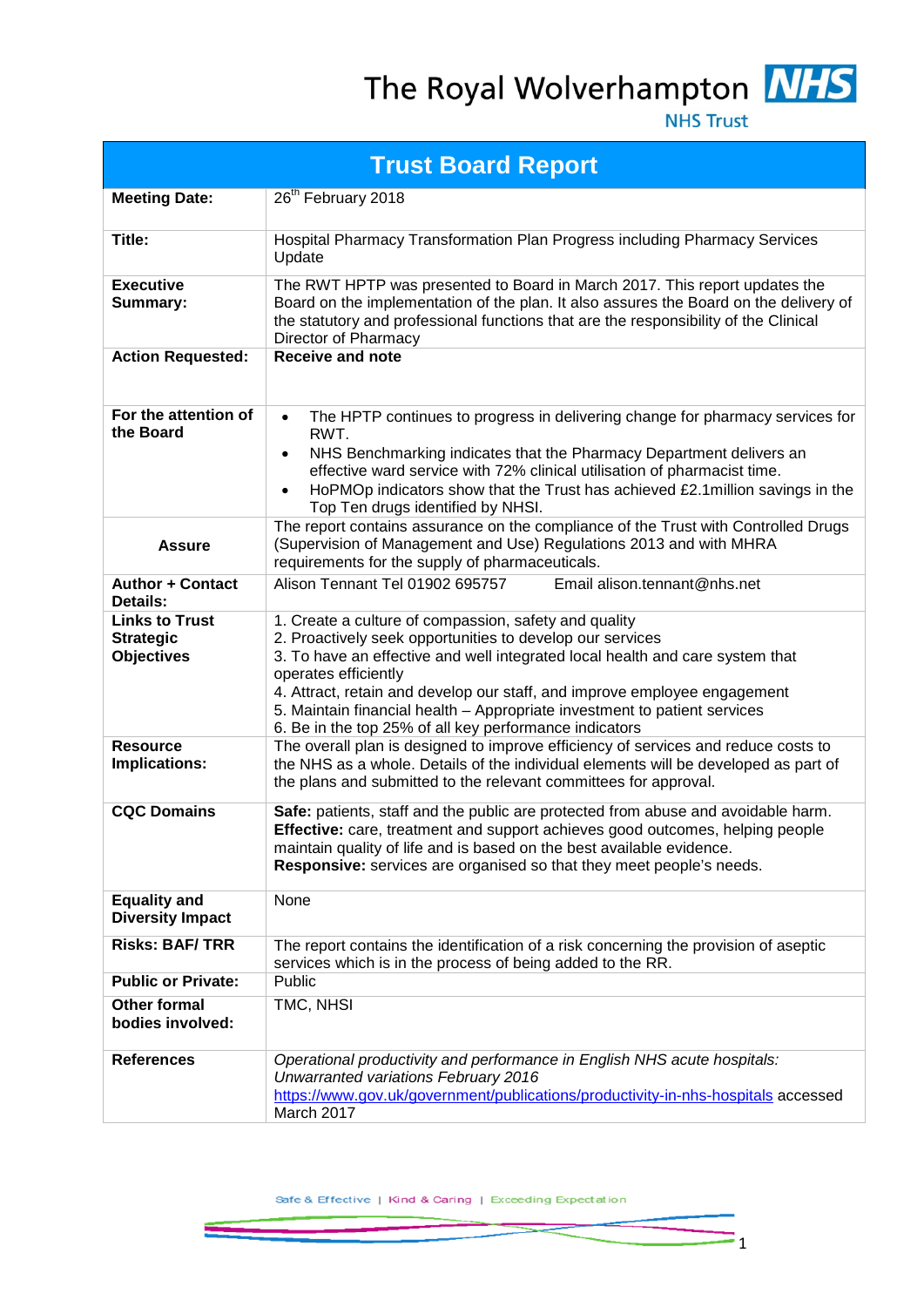## HPTP update February 2018

| <b>NHS Constitution:</b> | In determining this matter, the Board should have regard to the Core principles<br>contained in the Constitution of:<br>Equality of treatment and access to services<br>٠<br>High standards of excellence and professionalism<br>$\bullet$<br>Cross community working<br>٠<br><b>Best Value</b><br>٠ |
|--------------------------|------------------------------------------------------------------------------------------------------------------------------------------------------------------------------------------------------------------------------------------------------------------------------------------------------|
|--------------------------|------------------------------------------------------------------------------------------------------------------------------------------------------------------------------------------------------------------------------------------------------------------------------------------------------|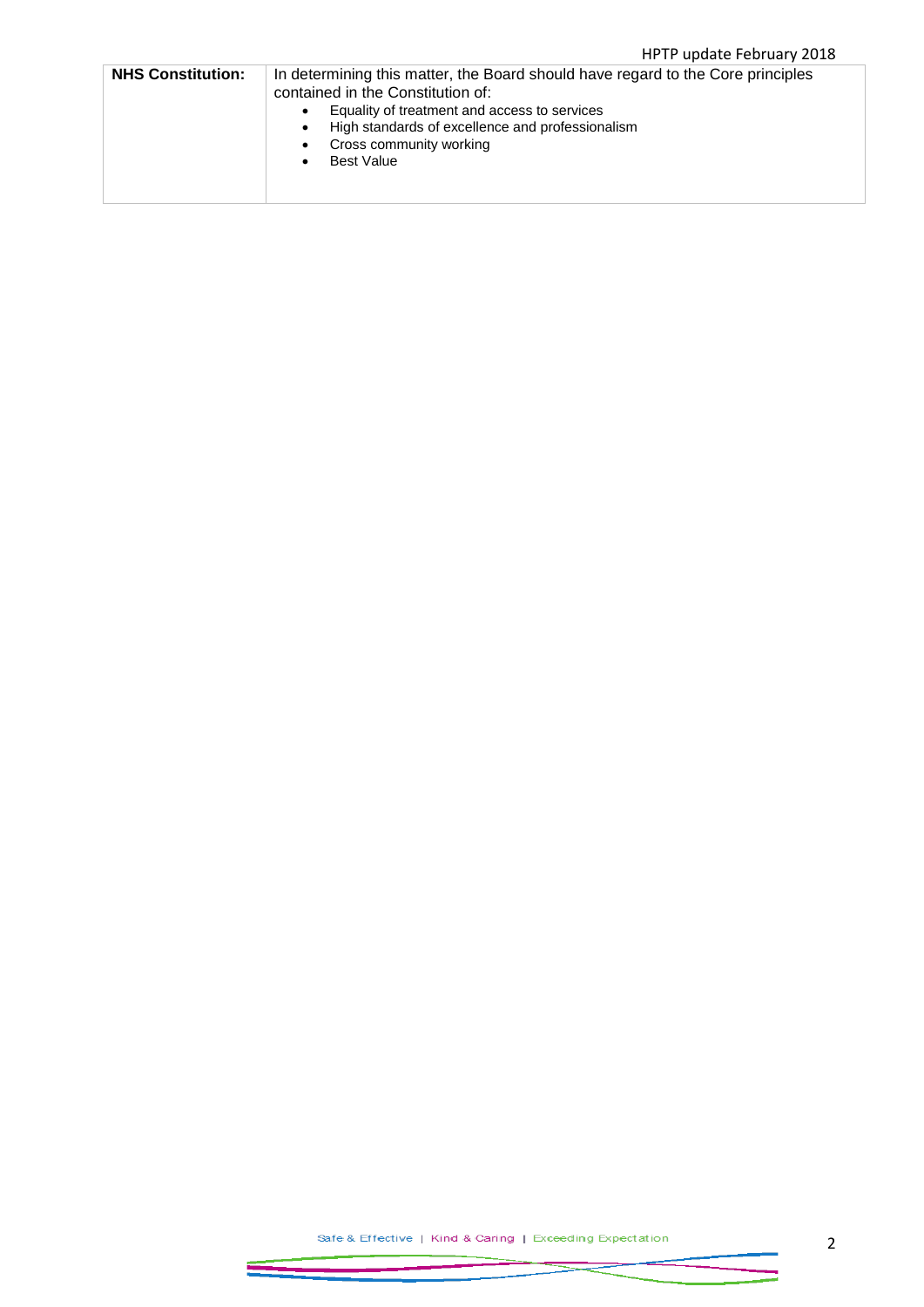#### **HOSPITAL PHARMACY TRANSFORMATION PROGRAMME (HPTP) PLAN**

#### **1. EXECUTIVE SUMMARY**

The HPTP was presented to RWT Board in March 2017 but work had already started on a number of the workstreams. RWT Pharmacy Department continues to deliver an effective service for the supply of medicines across all three sites. It also works with departments such as governance to ensure that prescribing and administration of medication is safe and effective. There has been significant progress in a number of areas. This report details the progress and sets out the plan for future improvements.

The key deliverables for pharmacy required by the Carter Report are:

- Ensure that 80% of the pharmacist resource is utilised for direct medicines optimisation activities, patient safety and medicines governance
- Implement electronic prescribing and medicines administration system (EPMA)
- Increase pharmacist prescribers
- Ensure accurate coding of medicines (dm&d compliance)
- Deliver medicines optimisation savings
- Reduce medicines expenditure and consolidate stockholding

In 2017 Royal Wolverhampton Trust has:

• Achieved dm&d compliance

**2. TouchPoint Medical** 

Partnering with

AHCN AF project

- Delivered £2.1m in reduction of Carter Top Ten Medicines
- Started EPMA implementation plan (Go-live March 2018)
- Delivered £200k savings internally in addition to absorption of £1.5million inflation on medicines
- Delivered 72% of pharmacist resource being used for direct medicines optimisation activities, patient safety and medicines governance

| <b>Responsive Clinical</b>                                                                                          | <b>Medicines</b>                                   | <b>Supportive IT</b>                                                                                                                     |
|---------------------------------------------------------------------------------------------------------------------|----------------------------------------------------|------------------------------------------------------------------------------------------------------------------------------------------|
| <b>Services</b>                                                                                                     | <b>Procurement</b>                                 | <b>EPMA starts March 2018</b>                                                                                                            |
| <b>Ward service</b>                                                                                                 | <b>WDL</b> achieved                                | Ward staff on SafeHands                                                                                                                  |
| improvement project                                                                                                 | Homecare increased                                 | E- prescribing                                                                                                                           |
| Improved use of datix                                                                                               | Maximised use of CMU                               | chemotherapy in place                                                                                                                    |
| <b>Vertical Integration</b><br>Support for practice<br>quality standards<br><b>Recruitment of GP</b><br>pharmacists | <b>Better patient</b><br>and financial<br>outcomes | <b>Timely distribution</b><br>Shorter TTO production<br>time<br><b>Expansion of Mediwells</b><br>for stock control<br>Doduced word worte |
| <b>Working with partners</b>                                                                                        | <b>Quality Aseptic</b>                             | <b>Analytics and</b>                                                                                                                     |
| Joint working with BCPP                                                                                             | <b>Services</b>                                    | Intelligence                                                                                                                             |
| on aseptics, missed doses                                                                                           | <b>LEAN</b> project                                | Achievement of dm&d                                                                                                                      |

Sunday opening of unit Passed Farwell Audit

compliance Use of REFINE/DEFINE Use of HoPMOp indicators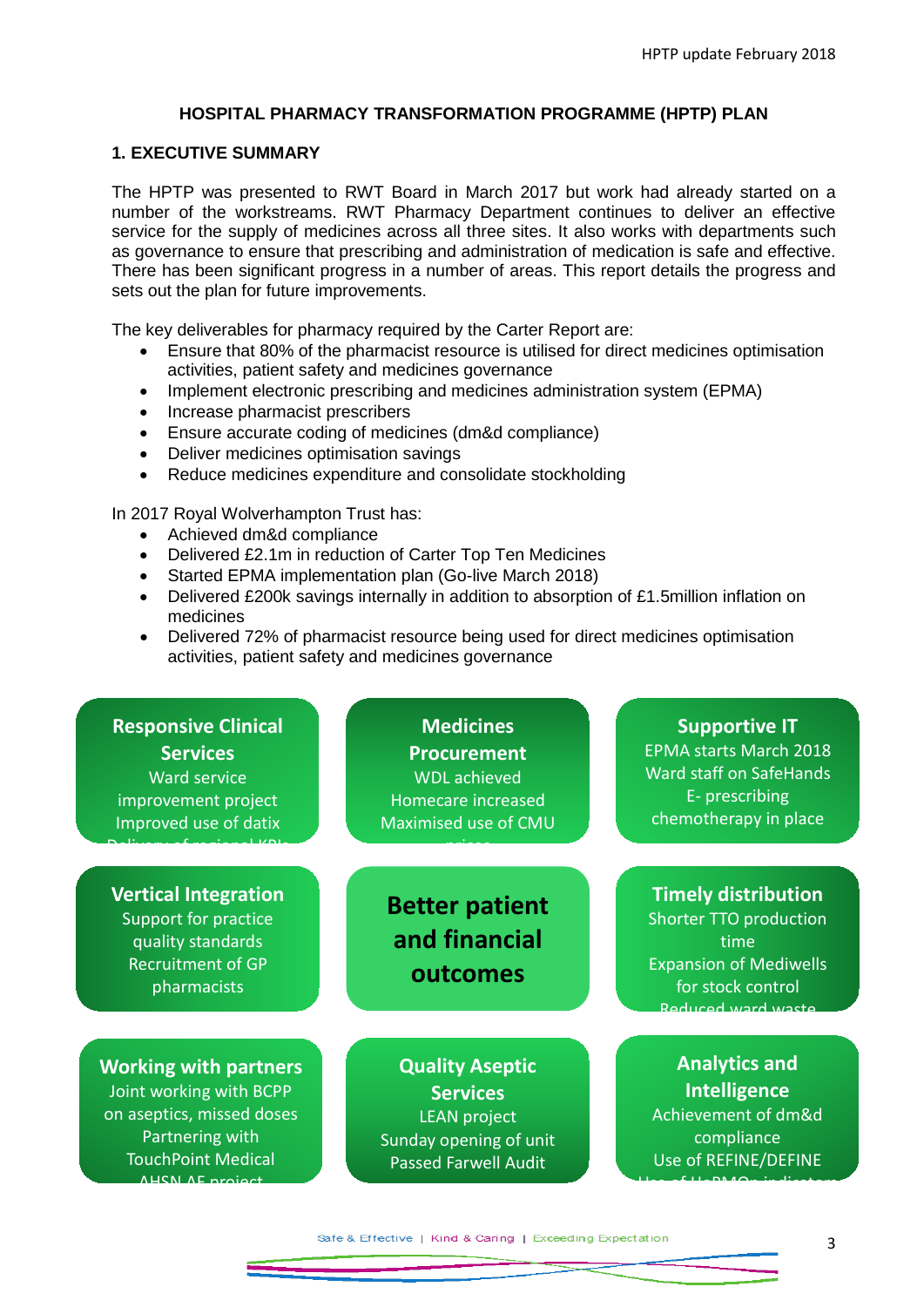#### **2.1 RESPONSIVE CLINICAL SERVICES**

The Carter Report describes the benefits from pharmacy clinical staff working with multidisciplinary teams to ensure that medicines are used effectively. They are able to take on a number of roles within teams such as prescribing, counselling patients and administering medicines.

#### **2.1.1 Increase use of Pharmacist Prescribers**

There are 17 pharmacists trained as prescribers. Pharmacist independent prescribers work within HIV, cardiology and out-patient antimicrobial clinics and prescribe on ITU. Further work is planned on utilising prescriber skills to support clinics and ward processes but this often requires investment from directorates.

#### **2.1.2 Improve learning from incidents**

Learning from incidents has resulted in the launch of a 30 day treatment sheet to reduce errors and save prescriber time. Datix categories have been refined to reduce the number of incidents reported as 'other'. Descriptions of incidents and learning have been shared through Risky Business and governance processes. An audit of missed doses across the Black Country Provider Partnership showed RWT is not an outlier in terms of doses missed. However improvements can be made and the Medication Safety Officers are leading on work across the trusts to share learning and reduce doses missed.

#### **2.1.3 7 Day Services**

A pilot project has been developed to measure the benefits of clinical input to AMU, CDU and SEU at the weekends. Funding is being sought to deliver this as it is not possible within current resources.

#### **2.1.4 Ward and Directorate Pharmacists**

A staffing review of the skill mix on wards to deliver KPIs such as number of patients seen, medicines reconciliation undertaken, clinical interventions made etc. has confirmed that RWT runs an efficient service with the majority of resources focused towards the front line. A ward project in medicines has identified that patients can be discharged earlier by better team working across medics, pharmacists, nurses and transport. This project is now being rolled out across other wards and support from Clinical Directors is key to the delivery of this. Directorates have not been supported to the extent we would wish in respect of audit, guidelines, training and effective spend on medicines. It is hoped that by supporting wards to organise work early then time can be invested in other areas that will benefit the Trust both financially and clinically. A breakdown of the team skill mix is within Appendix Two.

#### **2.1.5 Research and Development**

Developing the role of consultant pharmacist is part of the workforce development plan. Two pharmacists currently are working towards consultant status. This continues to be an aspiration.

#### **2.2 MEDICINES PROCUREMENT**

From April 2017 to January 2018 RWT has purchased £46,797,225 worth of medicines. This represents a growth of 4.1% on the same time last year. There has been an overall saving in excess of £2.1million through the use of biosimilars and CMU prices. Much of these savings are on PBR excluded drugs.

#### **2.2.1 Reducing Deliveries, increasing e-ordering and invoicing**

Work continues in this in conjunction with suppliers. RWT achieves the HoPMOp requirement of more than 90% e-invoices.

#### . **2.2.3 Achieving Wholesaler Dealer's Licence (WDL)**

In 2017 RWT obtained a WDL following inspection by the MHRA. This enables us to generate income through providing supply services to other trusts.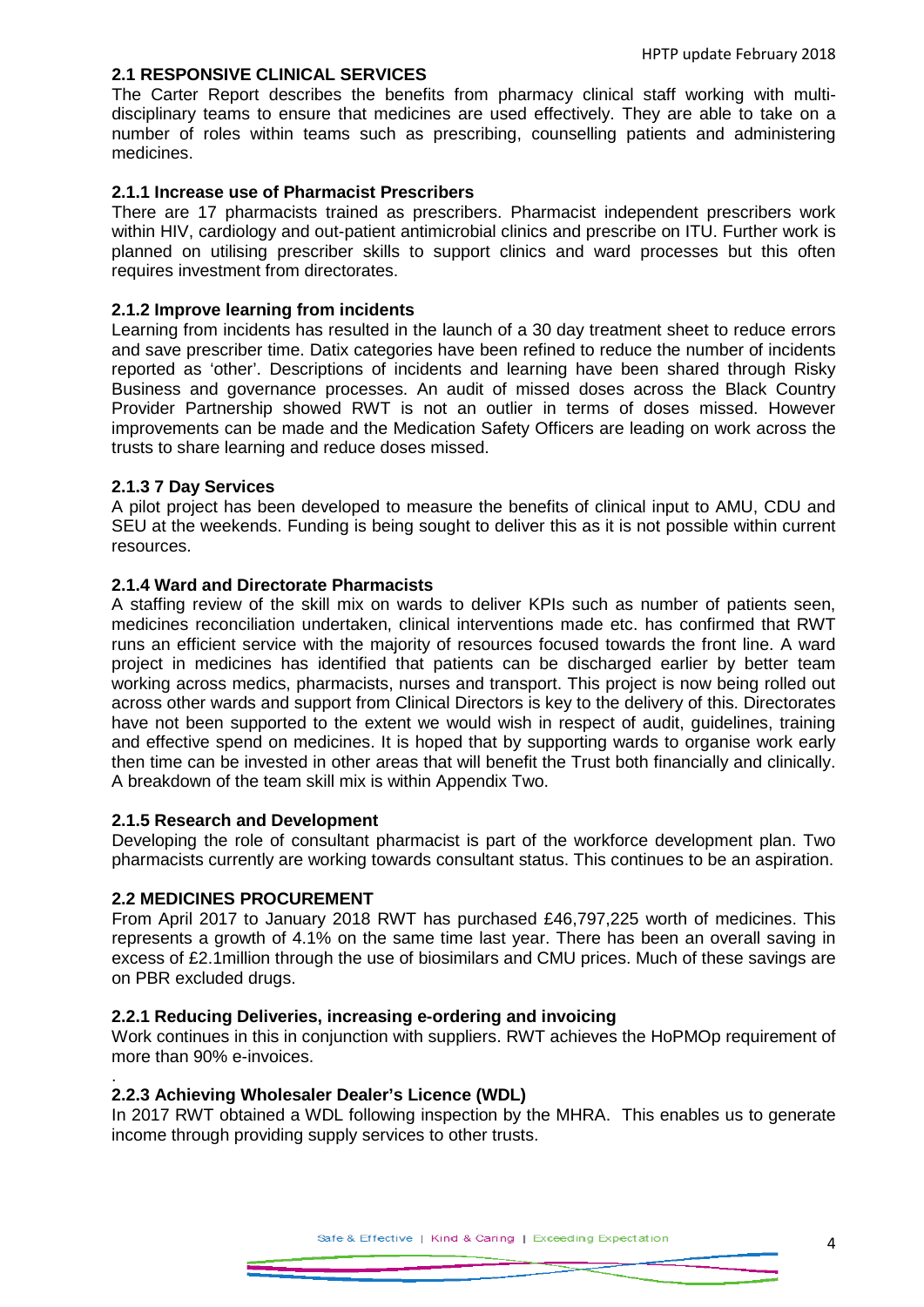#### **2.2.4 Homecare**

Use of the Homecare procurement route continues to grow. A review of the staffing has been undertaken and a new model proposed to improve patient experience and reduce impact on clinical teams.

#### **2.3 VERTICAL INTEGRATION/CCG JOINT WORKING**

#### **2.3.1 Primary Care Medicines Team**

The PCMT has achieved £1.7m savings against a target of £1.3m (as of January 2018). The SLA is currently under negotiation but has been extended to March 2019.

#### **2.3.2 Vertical Integration**

RWT Pharmacy has supported VI practices in ensuring that systems for secure storage of medicines and safe prescribing are in place. Two pharmacists have been recruited through the NHSE clinical pharmacists initiative.

#### **2.4 TIMELY DISTRIBUTION**

#### **2.4.1 Dispensing In-Patients and Discharges**

In 2017 178,427 in-patient items and 68,399 TTOs were supplied. 96.9% of discharges were completed within the 2hour turnaround at an average of 52 minutes. The error rate is 0.02%.

#### **2.4.2 Ward Services**

Further work has been undertaken to develop ward teams to support groups of wards. The aim is to have teams working across geographical and clinical areas to support improved flow, increase patient information and give greater input to clinical teams. A project on C41 has delivered an increase from 56% of patients being signed off before 2pm to 73% of patients. The pharmacy sign off time has reduced from 75 minutes to 58 minutes. The next stage is to reduce the time waiting for transport and this will report next month.

#### **2.4.3 Mediwell expansion**

RWT continues to invest in Mediwells to improve stock control. It has become a reference site for the parent company, TouchPoint Medical, to send customers to see the operational impact.

#### **2.4.2 Dispensing- Out Patients**

Boots continues to deliver their contract and KPIs. It is hoped to expand the footprint at New Cross into the vacated RVS area to reduce concerns over capacity and safety of operations within the current space.

#### **2.5 SUPPORTIVE IT**

#### **2.5.1. Electronic Prescribing Management System (ePMA)**

EPMA is scheduled to go-live in March 2018. The project is managed through the EPMA Steering Group, chaired by the Medical Director.

#### **2.5.2 Chemotherapy e-Prescribing**

See section 2.6.3

#### **2.5.3 Dictionary of Medicines and Devices (dm&d) compliance**

Compliance achieved December 2017 as part of NHSE Medicines Optimisation CQUIN.

#### **2.6 QUALITY ASEPTIC SERVICES**

#### **2.6.1 Infrastructure**

The Farwell Audit in August 2017 noted the aging fabric of the unit and has flagged this as a minor risk at present but likely to increase if not addressed.

Safe & Effective | Kind & Caring | Exceeding Expectation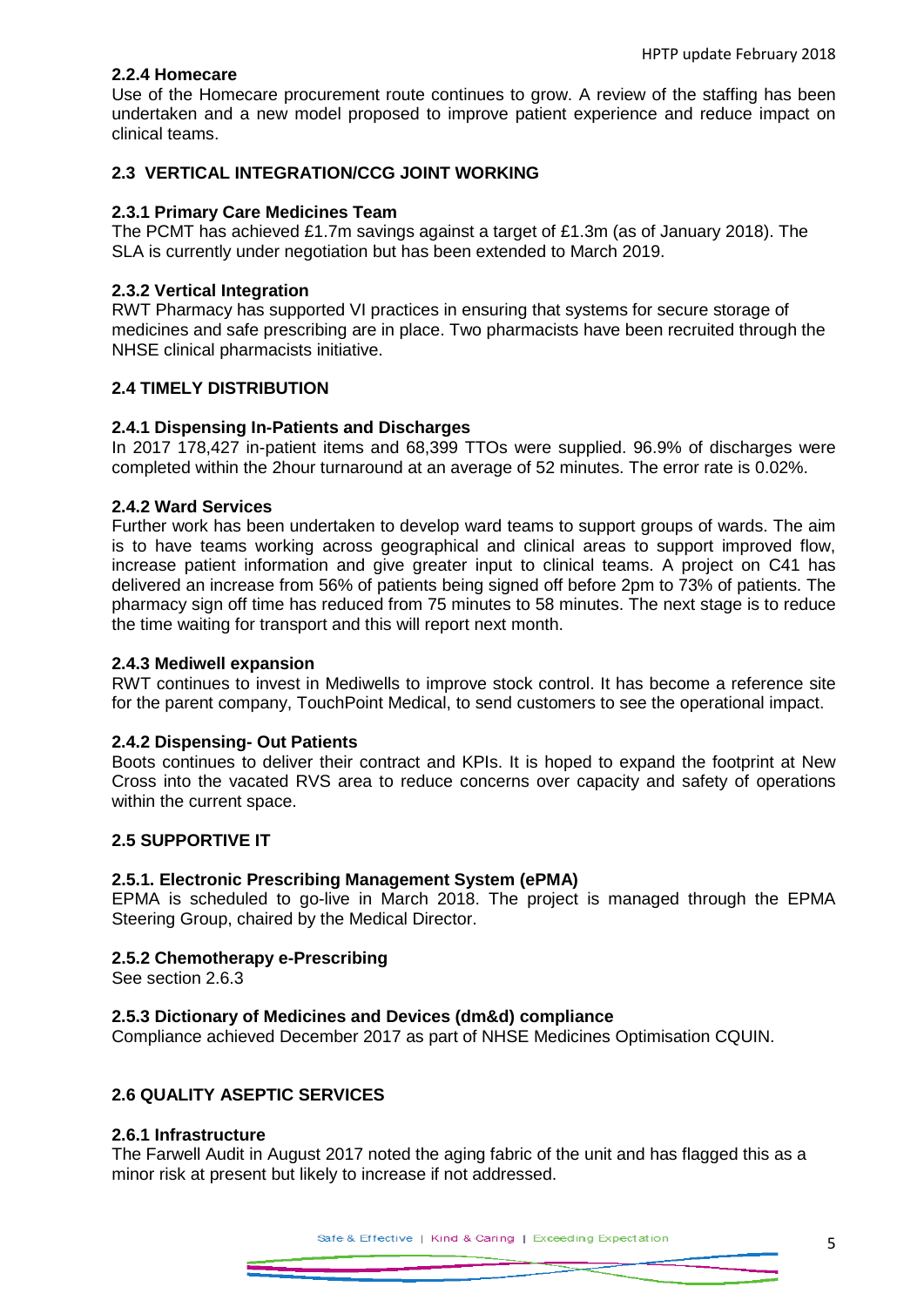#### **2.6.2 Midlands Aseptics Review**

NHSI is currently undertaking a review of Aseptic Services nationally. RWT continues to pursue the option of a new build and attainment of a licence for production of medicines for other trusts.

#### **2.6.3 Chemotherapy e-Prescribing**

The Chemocare system has been implemented for colo-rectal regimens. Full implementation will take until March 2019 due to introduction of new version of software which has delayed template builds. NHSE has complimented the RWT team on the excellence of the work so far and recognised the data quality produced.

#### **2.6.4 Manufacturing Efficiencies**

The aseptic team embarked on a six-month LEAN working project which is currently 3 months in. The major success so far is the opening of the unit on Sundays with no additional resource. This has enabled a reduction in wait time for patients on Mondays for certain regimens. Other benefits have been seen in reduced staff stress and improved work flow.

#### **2.8 WORKING WITH PARTNERS**

The Black Country Provider Partnership (BCPP) consists of Dudley Group of Hospitals (DGoH), Walsall Healthcare Trust (WHT), Sandwell and West Birmingham Hospitals (SWB) and RWT. The current focus is on aseptic services and the opportunities for shared services. Collaboration with UHNM on procurement is also being discussed.

#### **2.9 ENABLERS**

#### **2.9.1 IT software and hardware**

Ward pharmacy teams are now linked into SafeHands with the aim of understanding utilisation of staff on wards and peak times of need. The major development for clinical staff is the Clinical DeskTop which has been purchased as part of EPMA. This will enable recording of interventions to demonstrate effectiveness and frequency of interventions.

#### **2.9.2 Workforce**

RWT has implemented a Step-Up programme which improves the retention of Band 6 pharmacists. This has increased the pool of junior grades but this continues to be the greatest area of concern in terms of sustained staffing. A Pharmacy Leadership Group has been established to improve line management skills.

#### **2.9.3 Analytics and Intelligence**

There is a lack of analytics and intelligence being produced consistently from the Pharmacy Department. While there are some areas of note such the antibiotic audit data, overall more data is required to assure the Board on delivery of safe, cost-effective use of medicines. The department is working on KPIs for ward services, a new format for directorate reports and a new Medication Safety Report.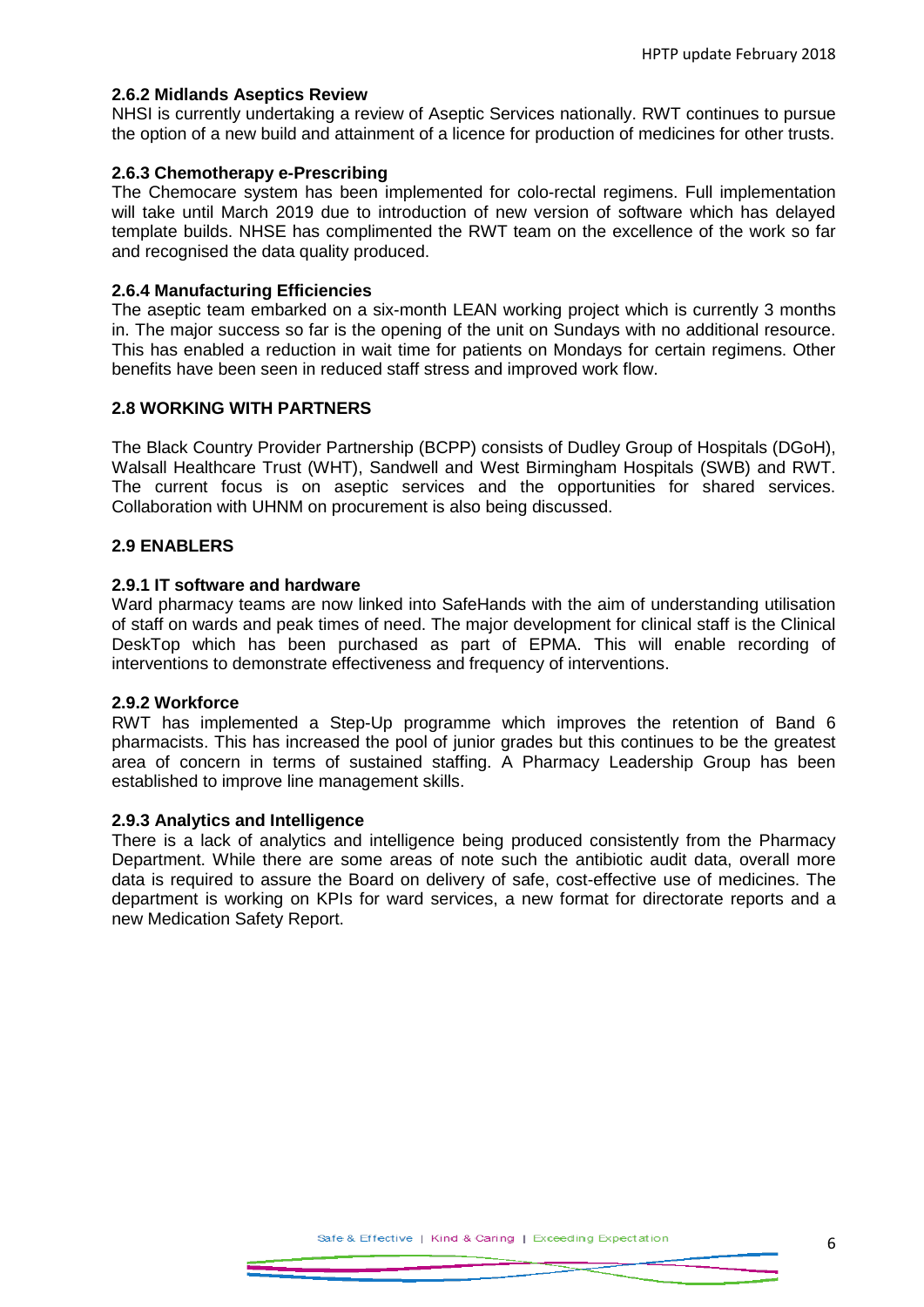HPTP update February 2018

| <b>Risk</b>                                                                                                                                                                                                        | <b>Mitigation</b>                                                                                                          | <b>Risk remaining</b>                                                                                       | <b>On RR</b>  | <b>RAG</b> |
|--------------------------------------------------------------------------------------------------------------------------------------------------------------------------------------------------------------------|----------------------------------------------------------------------------------------------------------------------------|-------------------------------------------------------------------------------------------------------------|---------------|------------|
| <b>Procurement: Lack</b><br>of storage and fridge<br>capacity                                                                                                                                                      | Stores have been<br>reorganised to free<br>up space.                                                                       | Storage capacity still not<br>sufficient. Capital funds<br>being sought to improve<br>layout.               | Yes           |            |
| <b>Procurement:</b><br>Management of<br>increase in number<br>of products and<br>shortages                                                                                                                         | Review of systems<br>using LEAN<br>technology to identify<br>opportunities for<br>improvements                             | Capacity pressures delay<br>implementation                                                                  | <b>No</b>     |            |
| <b>Aseptics: Waste</b><br>from using dose<br>banded products<br>continues to be a<br>challenge                                                                                                                     | Staff have invested<br>in LEAN processes<br>to reduce as much<br>as possible but<br>patient factors<br>continue to impact. | Use of pre-fills will not save<br>time or costs                                                             | <b>No</b>     |            |
| <b>Aseptics: Unit fabric</b><br>age increasingly<br>becomes a risk to<br>delivering in line with<br><b>GMP</b>                                                                                                     | New unit planned.<br>Current unit<br>monitored for any<br>issues.                                                          | New unit requires capital<br>investment. Planning and<br>build may not be in place<br>before unit unusable. | Yes           |            |
| <b>Aseptics: Currently,</b><br>there is no interface<br>between EMIS ePMA<br>system and<br>ChemoCare which<br>means that patients<br>requiring<br>chemotherapy will<br>have to have two<br>'prescription records'. | IT solution being built<br>into implementation<br>of ePMA                                                                  | IT solution may require<br>additional resources<br>delaying development                                     | Yes<br>(EPMA) |            |
| <b>Workforce:</b><br>Pressure for frontline<br>supply function<br>reduces opportunity<br>to support<br>directorates to<br>improve care and<br>reduce costs                                                         | Service improvement<br>projects are in place<br>to improve<br>efficiencies with<br>supply and free up<br>pharmacist time   | Activity demands and<br>increasing complexity of<br>patients negates any<br>efficiencies gained.            | <b>No</b>     |            |
| <b>Workforce:</b><br>Changes to HEE<br>funding and<br>implementation of<br>apprentice training<br>format will affect<br>recruitment to<br>training places                                                          | Regional and local<br>work in place to<br>ensure places for<br>professional training<br>grades                             | Funding for maintaining<br>current training posts will<br>not be available                                  | <b>No</b>     |            |
| <b>Workforce:</b><br>Insufficient capacity<br>to produce regular<br>reports and analytics                                                                                                                          | Restructuring of<br>current workforce to<br>use staff more<br>effectively                                                  | Front line demands erode<br>capacity                                                                        | <b>No</b>     |            |

⋝⋜

 $\Rightarrow$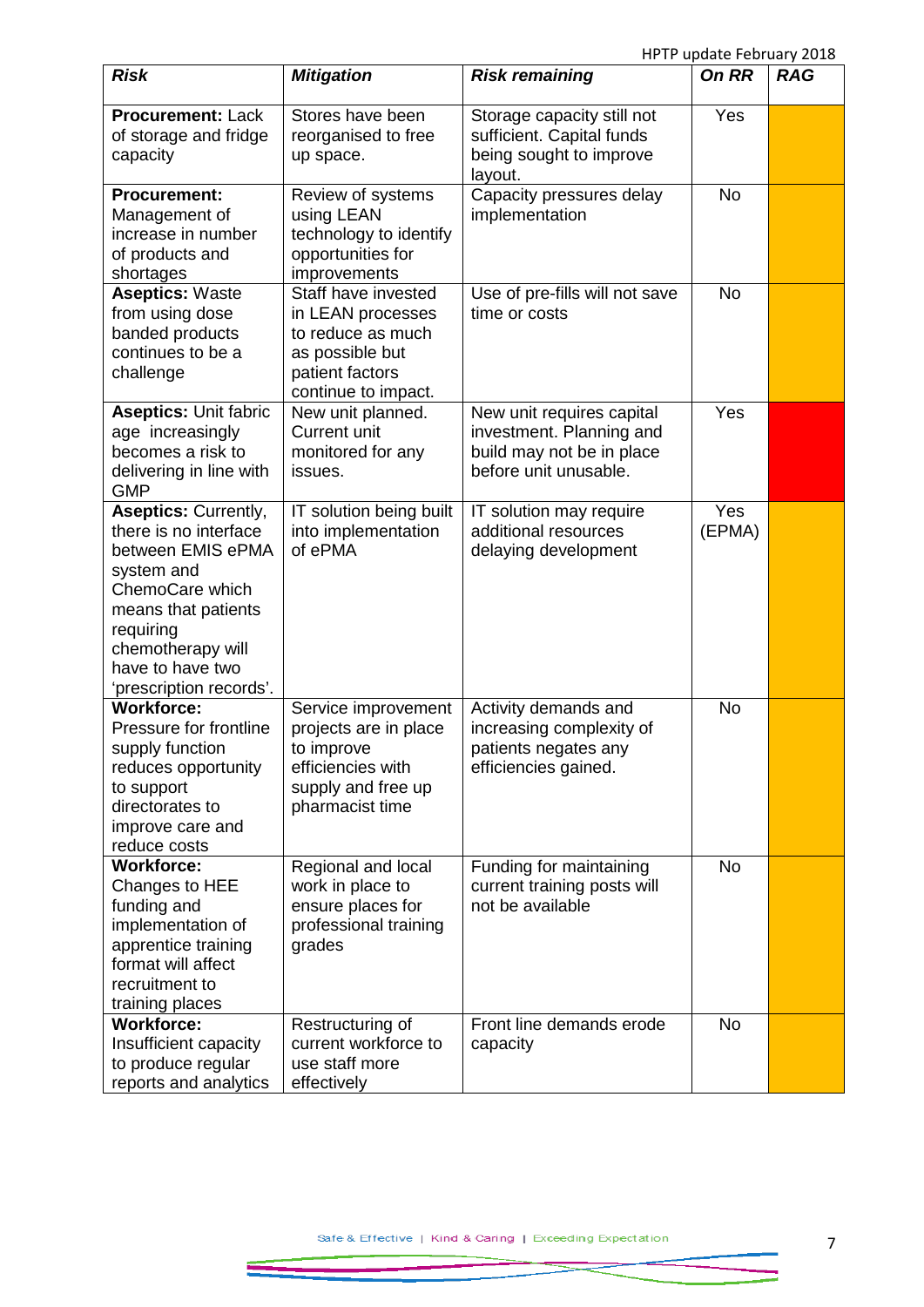#### **3.0 NHS BENCHMARKING**

The NHS benchmarking reports were issued in December 2017. Key messages for RWT (benchmarked against acute trusts with community services) are:

#### 3.1. Medicines cost per 100 beds is above the mean



#### 3.2 Total direct pharmacy costs per £10million drug spend are below the mean



### 3.3 Pay costs of pharmacists per 100 beds are below the mean



Safe & Effective | Kind & Caring | Exceeding Expectation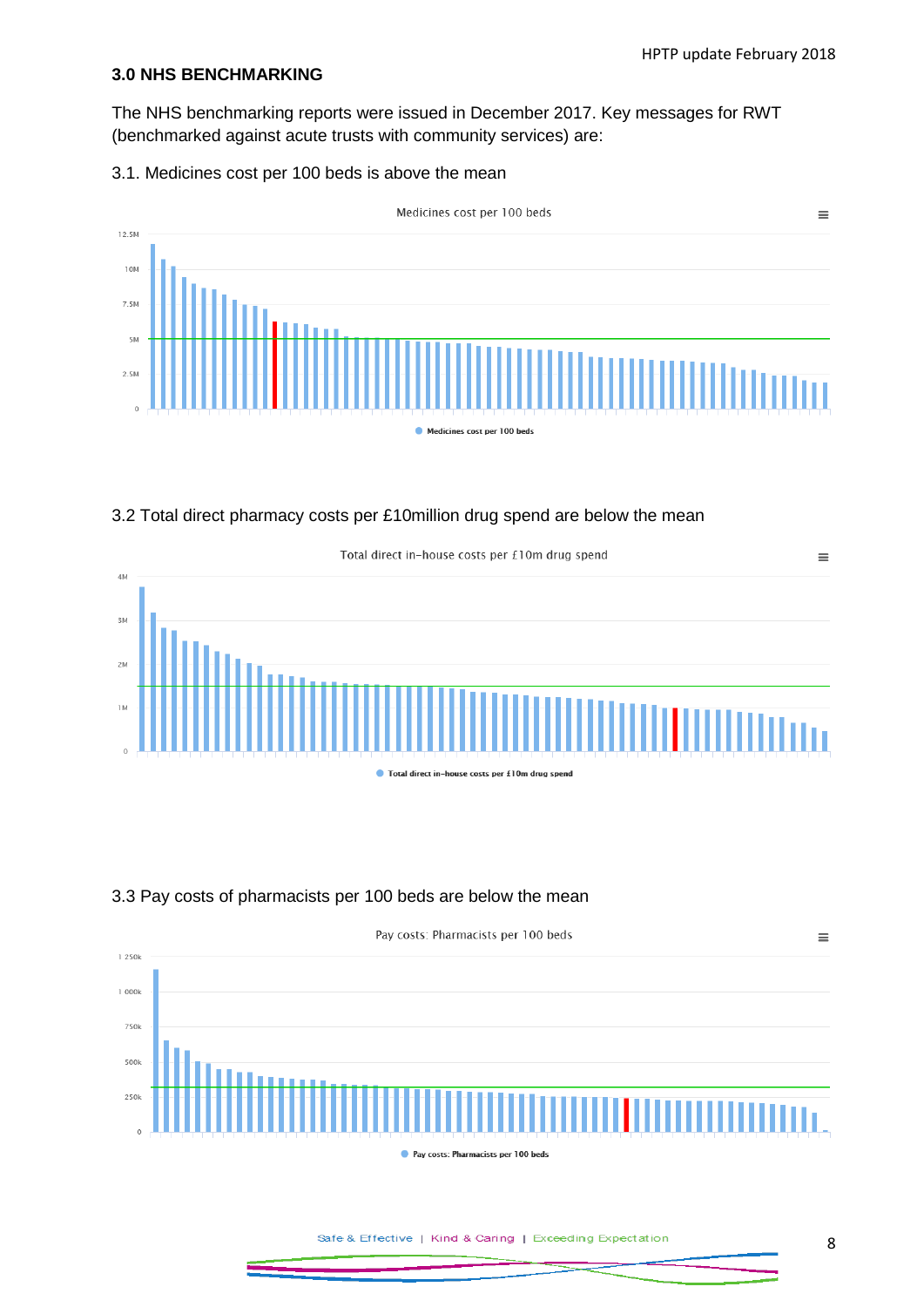$=$ 

#### 3.4 Average number of patients seen by pharmacists is above the mean

Average number of patients seen by all pharmacists on wards per day per 100 beds



#### **4.0 Statutory/Professional Responsibilities**

#### **4.1 Controlled Drugs Accountable Officer**

The Controlled Drugs (Supervision of Management and Use) Regulations 2013 require that the Controlled Drug Accountable Officer (CDAO) of a designated body in the LIN area provides a quarterly (or more frequent) occurrence report (OR) that provides details of any concerns that their designated body has regarding the management or use of controlled drugs to the NHS England CDAO. The CDAO for RWT is the Clinical Director of Pharmacy. All ORs have been submitted in 2017. There were a number of incidents which have required actions regarding the security of controlled drugs and these have been dealt with through the patient safety processes. A summary of ORs can be found in Appendix Three.

Assurance is delivered through the Medicines Management Group where the ORs are reported. Individual incidents are dealt with through the incident reporting system but the MMG takes an overview of the trends and any significant incidents requiring trust wide action. Any concerns are escalated to the Compliance Oversight Group.

There is increasing national concern over the levels of opiates and other high risk addictive medication prescribed. Discussions have been held with senior medical training staff about improving the quality of prescribing and reducing harm from long-term use of opiates. The primary care team will be gathering data for the CCG about patients on high doses of such medication for extended periods of time. An action plan will be developed involving the clinical teams who prescribe such medication most often to identify what actions can be taken by the trust to address concerns. Links have been made with the CCG to explore a health economy approach to managing pain better and reducing the harm from long term use of medication.

#### **4.2 MHRA – Wholesaler Dealers Licence, Medicines Act and Human Medicines Regulations**

RWT complies with the regulations. In 2017 the MHRA inspected and awarded a WDL. This allows us to provide services to other organisations such the Black Country Partnership Trust. There have been no concerns or breaches of the regulations reported.

#### **4.3 Unlicensed products and specials**

Letter from the MHRA and Chief Pharmaceutical Officer was issued in January 2018 concerning the sourcing and supply of aseptically Manufactured Unlicensed Medicines (Specials). RWT continues to work with our suppliers to assure ourselves of the quality and business continuity measures in place. The West Midlands Chief Pharmacists Network is looking at a regional approach to the quality assurance of such suppliers.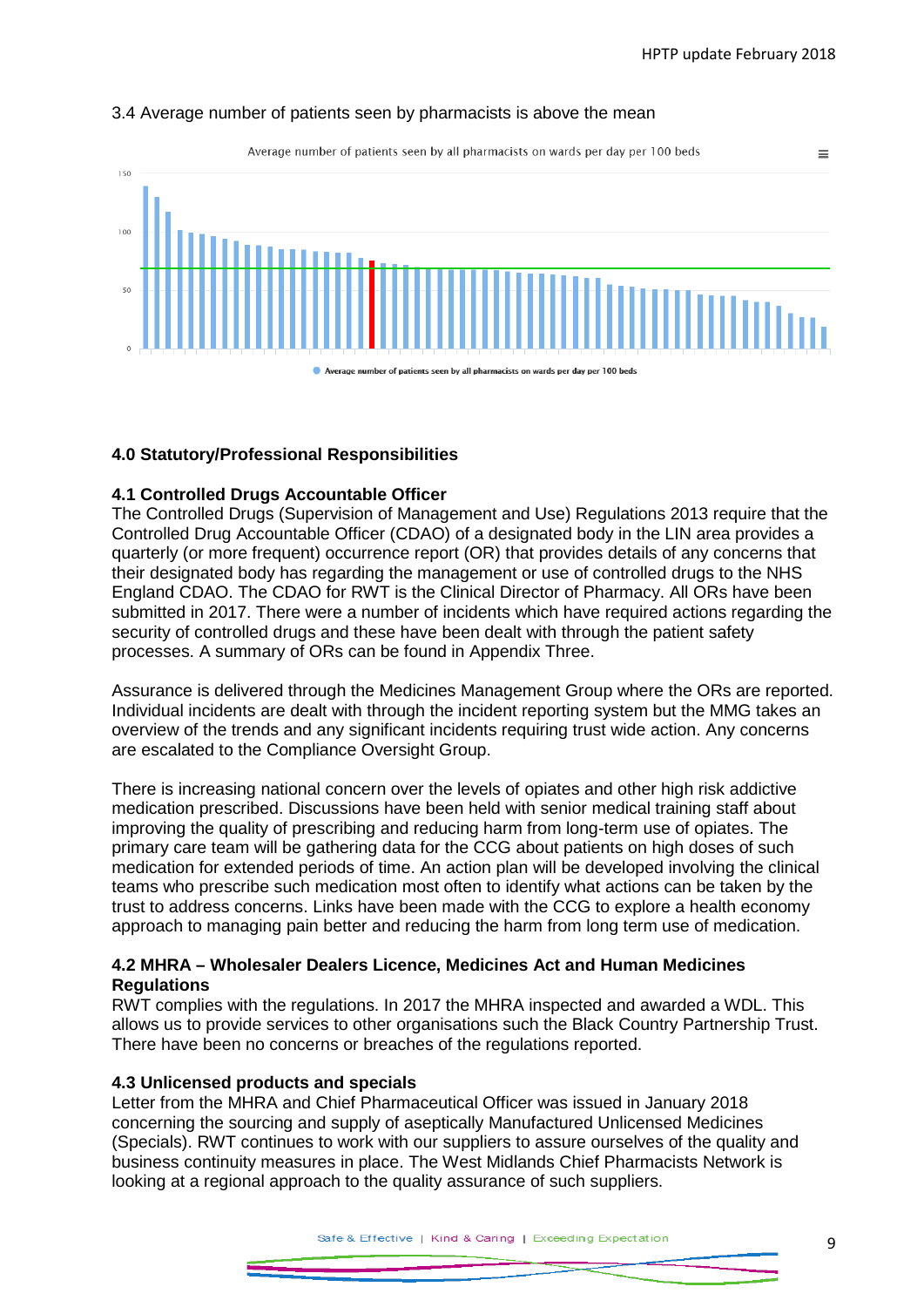#### **4.4 Royal Pharmaceutical Society Standards**

The pharmacy department reviews their services against the RPS Standards. An updated version was issued in November 2017 and audit will be taking place in 2018 to assess the delivery of the department against these standards. This will be reported through divisional processes. The team have audited our service for homecare against the RPS Homecare standards. An action plan is being developed to meet the gaps identified. None of the gaps have a significant impact on patient safety.

#### **4.5 Radiopharmaceuticals**

In April 2017 an updated document on the Responsibilities of Chief Pharmacists for the Purchase, Receipt, Storage, Supply and Disposal of Radiopharmaceuticals was published. The two departments work closely on ensuring standards relating to aseptic preparation are adhered to. The Head of Medical Physics and the Clinical Director of Pharmacy have a signed agreement detailing the responsibilities of each department lead for the safe and secure use of such products.

#### **4.6 Medical Gases**

Medical Gases are prescription items and therefore subject to the same legal requirements as medicines. The Assistant Director (Operations) sits on the Medical Gases Committee to support the clinician in charge. The Oxygen Policy has been updated Both the Clinical Director and Assistant Director are undertaking training on the topic in March 2018.

#### **5.0 Other Improvements**

**5.1**. **Safety:** Mapping of input to Trust assurance processes including Patient Safety Alerts (PSAs), management of drug safety notices to improve safety across the Trust. A number of audits are planned to revisit PSAs and assure the Board that the processes are still effective.

**5.2 Links to academic partners:** RWT already has links with the University of Wolverhampton and Keele University. This year we have also embarked on working with the University of Birmingham on a cardiology project to increase the identification of patients with Atrial Fibrillation. In 2018 RWT Pharmacy will be hosting academic placements for research projects on iv drug stability and a comparison with European hospital pharmaceutical services.

#### **5.3 Publications**

The department exhibited two posters at Hospital Pharmacy Europe describing work undertaken within the procurement team on managing drug shortages and with community teams on improving the use of medicines for high risk patients. Our Community Services pharmacist was awarded second prize for her poster on the work she has done with community matrons.

#### **5.4 Awards**

Pharmacy has been recognised by the Wolverhampton Medical Institute for the work it has done in recruiting and training apprentices. Two of our apprentices now have permanent jobs within the Trust.

#### **5.5. Uniform**

Pharmacy will be dressed in a new uniform form April 2018. It will be black with a green trim for registered staff and solid black for non-registered staff. All staff will be earing this to enable patients and ward teams to identify them more easily.

#### **5.6 Improvements in mandatory training**

The department has moved from 50% non-compliance with mandatory training to 95% compliance. Appraisals continue to not meet target and work is in place to improve both the undertaking of appraisals and the quality.

Safe & Effective | Kind & Caring | Exceeding Expectation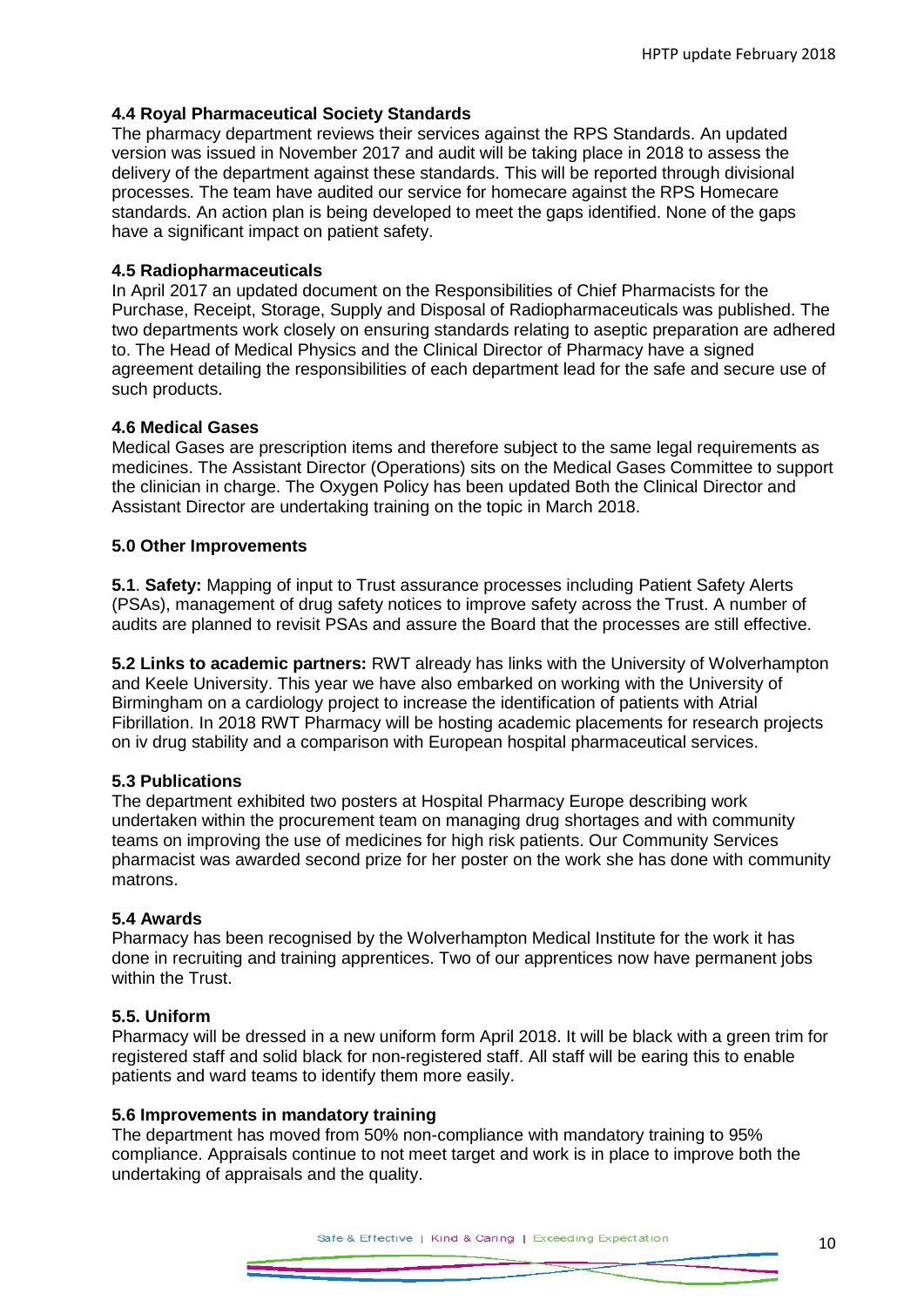#### **6.0 Future work**

#### **6.1 Continuing HPTP progress**

The HPTP runs until 2020 and therefore work will continue on it. There will be an annual report to Board on progress.

#### **6.2 Spread of service improvement work**

Initiatives in aseptics and on wards will be spread across other parts of the service. Work is already underway to support directorates on improving patient flow across the whole system.

#### **6.2 New aseptic unit**

Capital funding is required for a new aseptic suite. Additional expertise will be required to ensure that the suite meets MHRA standards to allow attainment of a production license allowing RWT to provide services to other trusts.

#### **6.3 Integrated Care System approach to Medicines Optimisation**

As RWT hosts the primary care medicines team and has GP practices within the organisation there is an ideal opportunity to look at how improving use of medicines across the health economy can deliver better outcomes for patients. Discussions are underway with the CCG to develop a strategic approach involving all elements of the pharmacy workforce.

Alison Tennant Clinical Director Pharmacy February 2018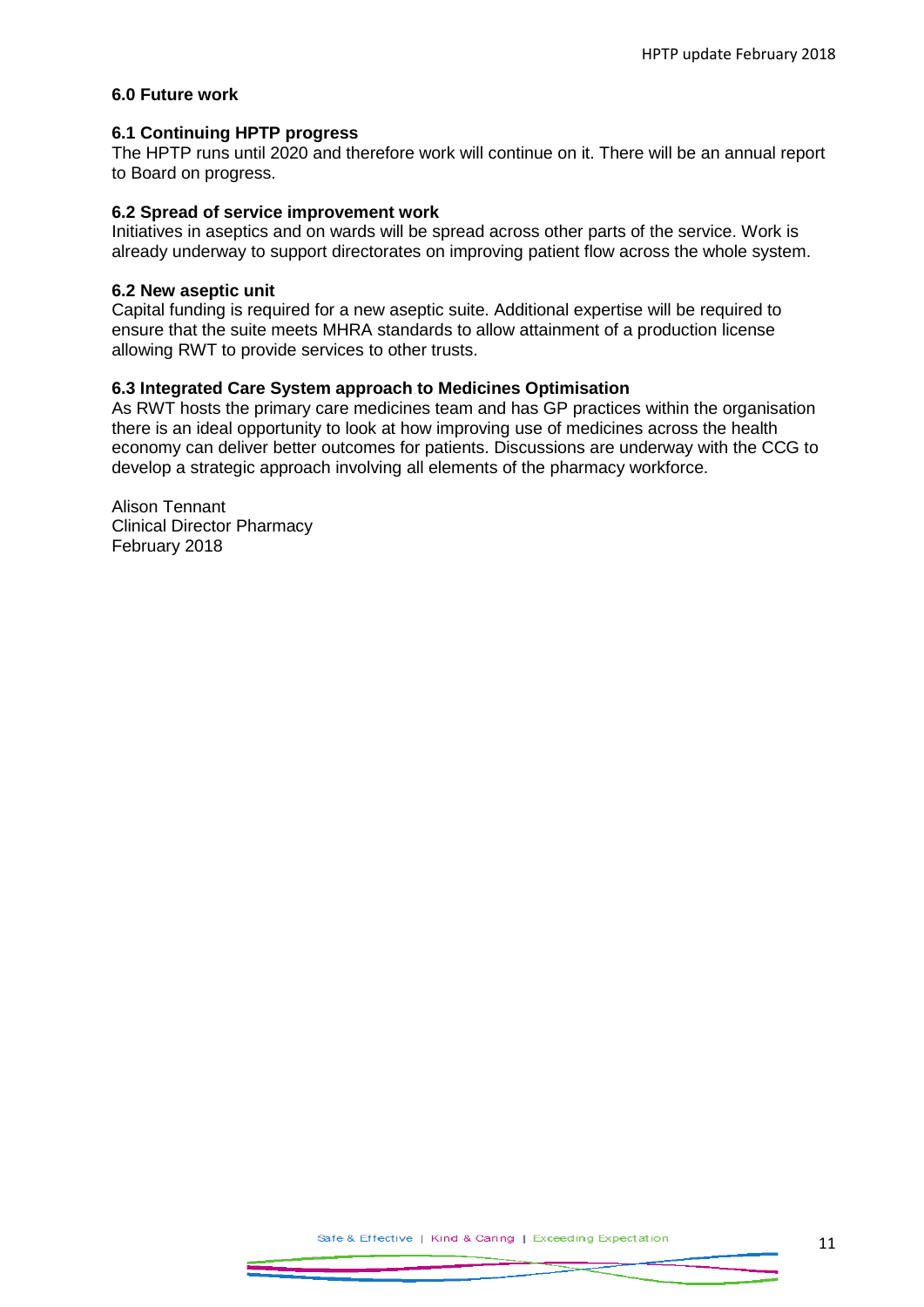**APPENDIX ONE: Model Hospital Indicators December 2017 see attached**

**APPENDIX TWO: Workforce p12**

**APPENDIX THREE: CDAO report 2017 p13**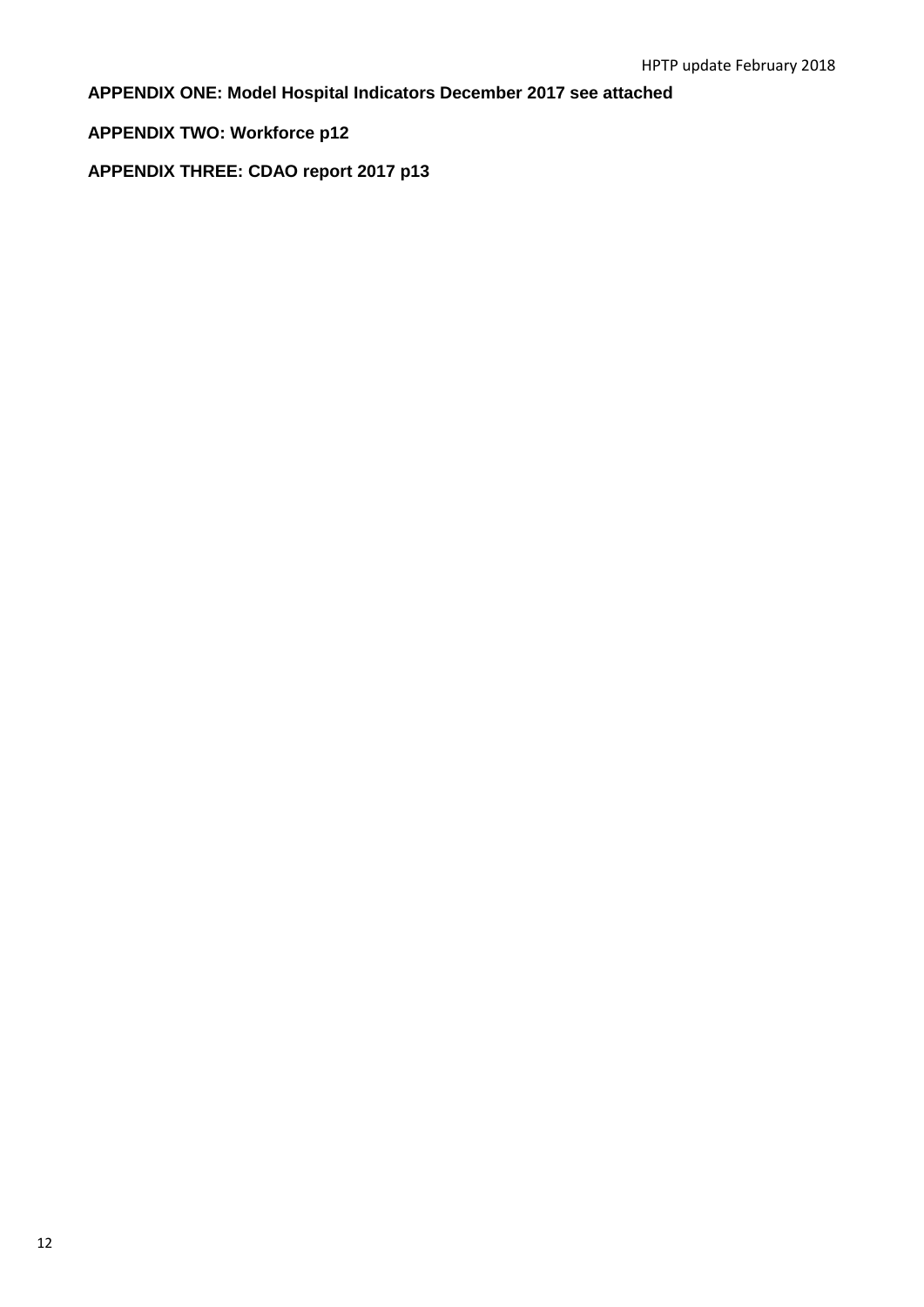# **Appendix Two**

# Workforce: 141 WTE

| <b>Director</b> | <b>MSO</b>      | Homecare        | Clinical        | Aseptics       | Aseptics       | <b>EPMA</b>     |
|-----------------|-----------------|-----------------|-----------------|----------------|----------------|-----------------|
| <b>Asst Dir</b> | <b>HIV</b>      | Clinical        | Clinical        | Aseptics       | Aseptics       | <b>EPMA</b>     |
| <b>Asst Dir</b> | MI              | Clinical        | Clinical        | Aseptics       | Aseptics       | C Trials        |
| <b>AMR</b>      | <b>EPMA</b>     | Clinical        | Clinical        | Aseptics       | Aseptics       | C Trials        |
| Cardiology      | <b>TP</b>       | Clinical        | Clinical        | Aseptics       | Aseptics       | C Trials        |
| <b>Aseptics</b> | <b>ITU</b>      | <b>Clinical</b> | Clinical        | Aseptics       | Aseptics       | MI              |
| <b>Aseptics</b> | C Trials        | Clinical        | Clinical        | <b>Stores</b>  | <b>Stores</b>  | <b>Training</b> |
| <b>Aseptics</b> | <b>C</b> Trials | Clinical        | Clinical        | Wards          | <b>Stores</b>  | Disp            |
| <b>Aseptics</b> | <b>Disp</b>     | Clinical        | Clinical        | Wards          | <b>Stores</b>  | <b>Disp</b>     |
| <b>Aseptics</b> | <b>Disp</b>     | Clinical        | Clinical        | Wards          | Finance        | <b>Disp</b>     |
| <b>Stores</b>   | <b>Stores</b>   | <b>Stores</b>   | <b>Delivery</b> | Wards          | Wards          | Disp            |
| <b>Stores</b>   | <b>Stores</b>   | <b>Stores</b>   | <b>Delivery</b> | Wards          | Wards          | <b>Wards</b>    |
| <b>Stores</b>   | <b>Stores</b>   | <b>Stores</b>   | <b>Delivery</b> | Wards          | Wards          | Wards           |
| <b>Stores</b>   | <b>Stores</b>   | <b>Stores</b>   | <b>Delivery</b> | Wards          | Wards          | Wards           |
| <b>Aseptics</b> | <b>Aseptics</b> | <b>Aseptics</b> | A&C             | Wards          | Wards          | Wards           |
| <b>Aseptics</b> | <b>Aseptics</b> | <b>Aseptics</b> | A&C             | Wards          | Wards          | Wards           |
| <b>Aseptics</b> | <b>Aseptics</b> | <b>Aseptics</b> | A&C             | Wards          | Wards          | Wards           |
| <b>Disp</b>     | <b>Disp</b>     | <b>Disp</b>     | A&C             | Wards          | Wards          | <b>Trainee</b>  |
| <b>Disp</b>     | <b>Disp</b>     | <b>Disp</b>     | A&C             | <b>Trainee</b> | <b>Trainee</b> | <b>Trainee</b>  |
| <b>Disp</b>     | <b>Disp</b>     | <b>Disp</b>     | <b>Trainee</b>  | <b>Trainee</b> | <b>Trainee</b> | <b>Trainee</b>  |
|                 |                 |                 |                 |                |                | <b>Trainee</b>  |

**Key** 

| Pharmacists     |  |
|-----------------|--|
| Technicians     |  |
| Other           |  |
| <b>Trainees</b> |  |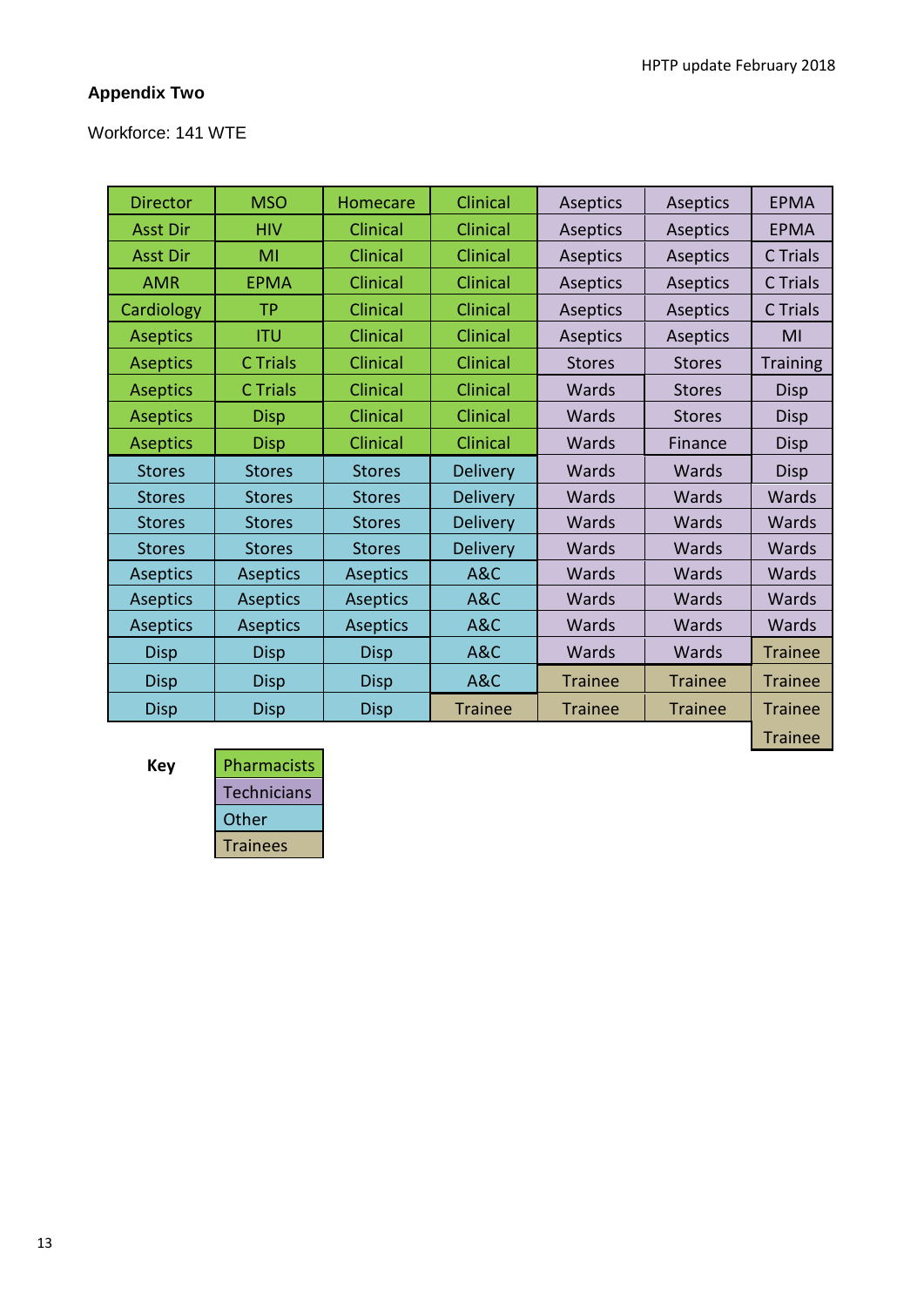#### **Appendix Four**

#### **Controlled Drug Accountable Officer Annual Report**

The Controlled Drugs (Supervision of Management and Use) Regulations 2013 require that the Controlled Drug Accountable Officer (CDAO) of a designated body in the LIN area provides a quarterly (or more frequent) occurrence report (OR) that provides details of any concerns that their designated body has regarding the management or use of controlled drugs to the NHS England CDAO. The CDAO for RWT is the Clinical Director of Pharmacy. All ORs have been submitted in 2017. There were a number of incidents which have required actions regarding the security of controlled drugs and these have been dealt with through the patient safety processes. The reporting of incidents has increased throughout the year following awareness raising by pharmacy to high risk areas such as theatres and AMU.

RWT is using automated technology on wards to monitor stock usage and identify any trends of stock leakage. We are working with TouchPoint Medical to develop an electronic CD register which will reduce the time taken to obtain CDs while maintaining the necessary legal controls to ensure secure records.

#### **Assurance processes**

- 1. Overview: ORs are discussed at MMG quarterly and any concerns escalated to COG (previously PSIG).
- 2. Audits: Every ward and department holding controlled drugs is audited quarterly for adherence to SOPs. Concerns raised by these audits are fed back to senior nursing staff.
- 3. External visits: The Controlled Drug Liaison Officer from West Midlands Police visits regularly to authorise storage units. One unannounced visit occurred in 2017 to two theatre areas and one ward. Reports from this visit were fed back to the relevant senior staff for action. Concerns were low level around documentation and security arrangements.
- 4. Incident reporting: The number of incidents reported has increased. Using the RWT rating they are mostly low harm with some moderate harm. Moderate harm incidents are mainly linked to delays in treatment or errors in formulations being administered.

#### **Summary**

The introduction of the new Datix categories will enable better analysis of incidents to understand the underlying issues. Actions to address these issues will be co-ordinated by the Medicines Safety Group.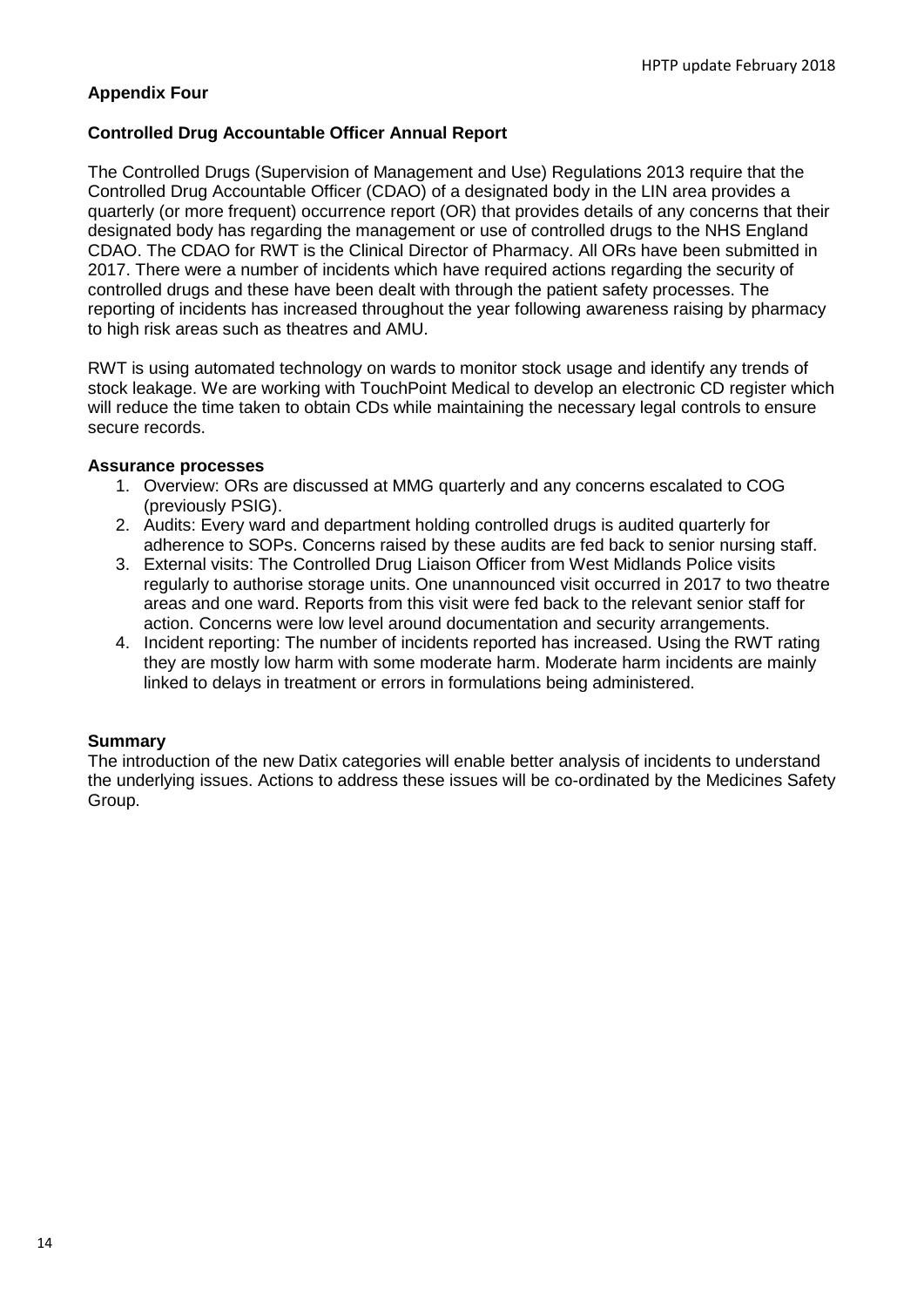# **Incidents 2017** NB Rating is NHSE rating which does not align to RWT rating

| Category / Type of<br>incident                                                                                                                                   |                |                                        | <b>Risk Rating</b> |                 |                |                |  |
|------------------------------------------------------------------------------------------------------------------------------------------------------------------|----------------|----------------------------------------|--------------------|-----------------|----------------|----------------|--|
|                                                                                                                                                                  |                | <b>Number of</b><br><b>occurrences</b> | Low                | <b>Moderate</b> | <b>High</b>    | <b>Extreme</b> |  |
|                                                                                                                                                                  | Prescribing    | 12                                     | $\overline{7}$     | $\overline{2}$  | 3              | 0              |  |
| <b>Patient</b><br><b>Safety</b>                                                                                                                                  | Dispensing     | 6                                      | 6                  | 0               | 0              | 0              |  |
| <b>Incidents</b>                                                                                                                                                 | Administration | 23                                     | 8                  | 3               | 12             | 0              |  |
|                                                                                                                                                                  | Other          | 21                                     | 24                 | 1               | 1              | 0              |  |
| <b>Unaccounted for losses</b><br>such as theft and fraud<br>(from the organisation),<br>unexplained stock<br>discrepancies, lost<br>prescriptions / requisitions |                | $\overline{7}$                         | $\overline{2}$     | 5               | 0              | 0              |  |
| <b>Accounted for losses</b><br>such as spillages,<br>breakages                                                                                                   |                | 2                                      | 1                  | 1               | 0              | 0              |  |
| <b>Patient / public</b><br>such as fraud and theft (by<br>patients / public),<br>misrepresentation by<br>patients                                                |                | 0                                      | 0                  | 0               | 0              | 0              |  |
| <b>Professional individuals</b><br>of concern These are<br>relevant individuals i.e.<br>people who work in health<br>or social care                              |                | 0                                      | 0                  | 0               | $\overline{0}$ | 0              |  |
| <b>Governance issues</b><br>such as CD safe custody,<br>staff competence, audit,<br>statutory requirements                                                       |                | 17                                     | 17                 | 0               | 0              | 0              |  |
| <b>Record keeping</b>                                                                                                                                            |                | 0                                      | 0                  | 0               | $\overline{0}$ | 0              |  |
| <b>Totals</b>                                                                                                                                                    |                | 93                                     | 65                 | 12              | 16             | 0              |  |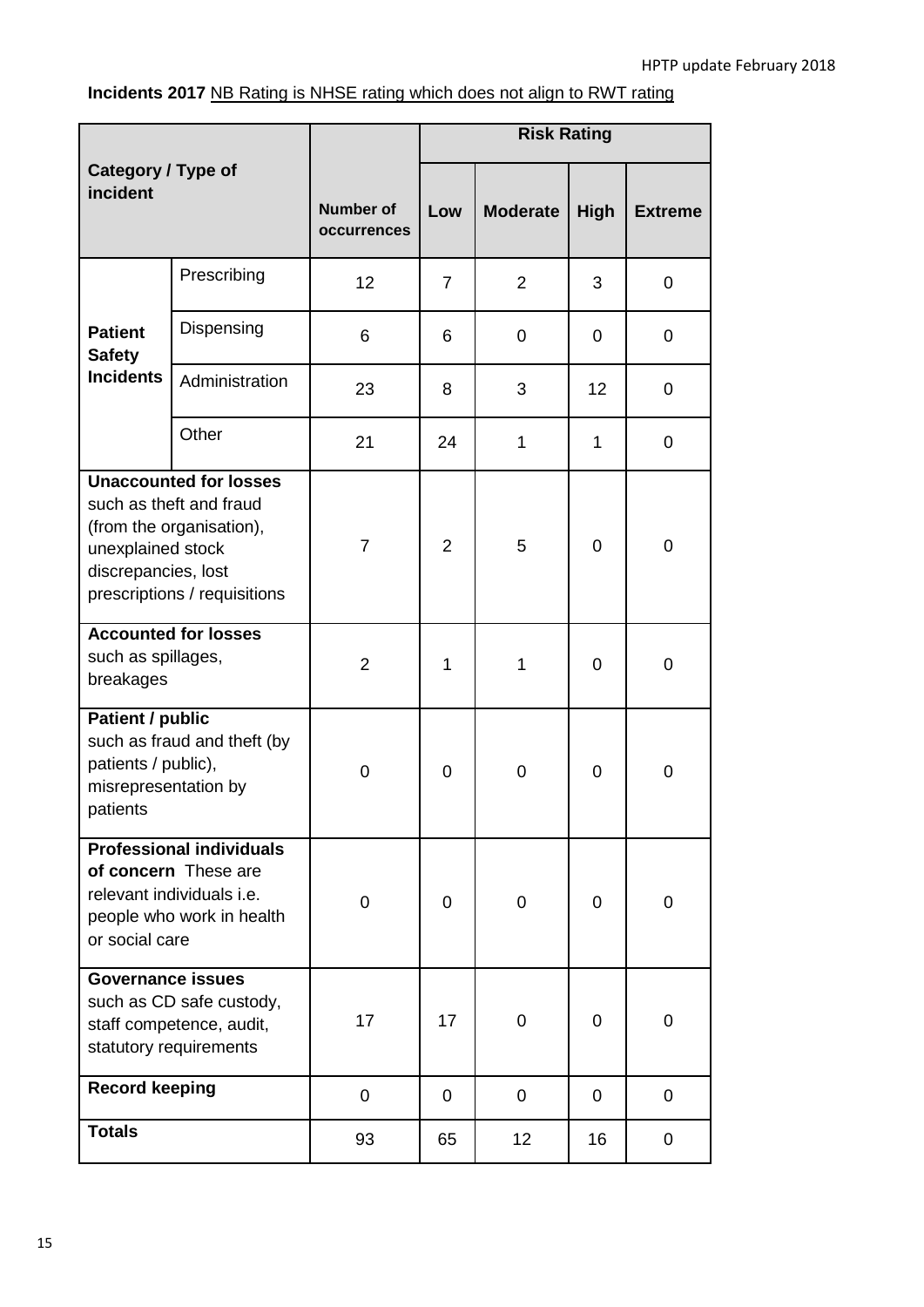

# **Royal Wolverhampton NHS Trust**

Pharmacy & [Medicines](https://model.nhs.uk/home/dashboard?dashboardID=9508d334-2982-4f28-9c08-f3651abbdc47)

Alison Tennant

Friday, February 16, 2018



<https://model.nhs.uk> [nhsi.modelhospital@nhs.net](mailto:nhsi.modelhospital@nhs.net)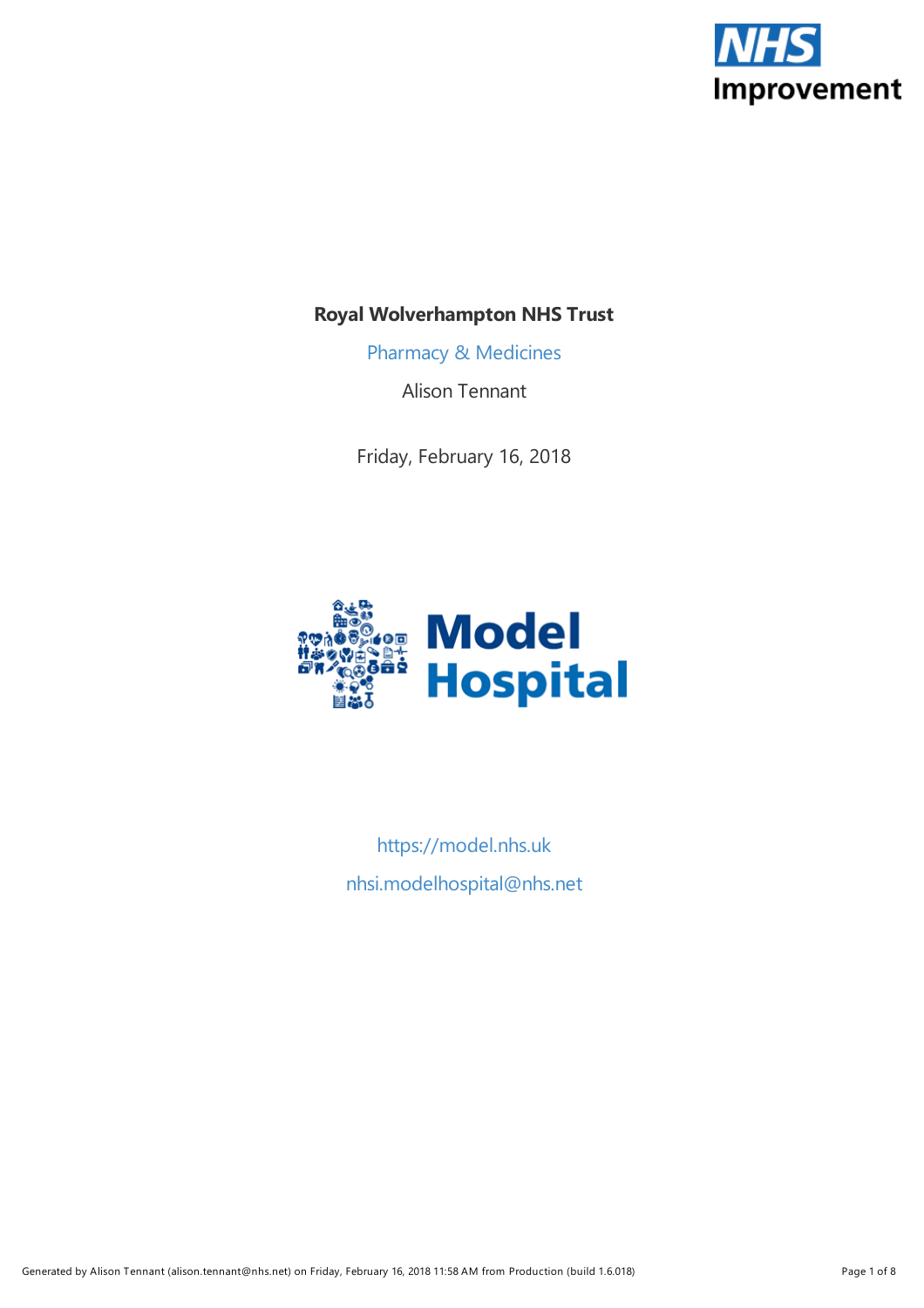



# Pharmacy & Medicines, Trust Level

| <b>Money &amp; Resources</b>                                                       | Period      | Trust<br>Actual | Peer<br>Median    | National<br>Median | Info | Variation                    | Trend                  |
|------------------------------------------------------------------------------------|-------------|-----------------|-------------------|--------------------|------|------------------------------|------------------------|
| Pharmacy Staff & Medicines Cost per WAU                                            | 2016/17     | £376            | $\bullet$<br>£359 | £354               |      | ⊕<br>$\mathbf O$             | No trendline available |
| Medicines Cost per WAU                                                             | 2016/17     | £343            | £324<br>0         | £320               |      | $\overline{O}$<br>Œ          | No trendline available |
| High Cost Medicines per WAU                                                        | 2016/17     | £188            | 0<br>£163         | £109               |      | Œ                            | No trendline available |
| Non High Cost Medicines per WAU                                                    | 2016/17     | £155            | 0<br>£154         | £202               |      | ⊕                            | No trendline available |
| Choice of Paracetamol Formulations [% IV<br>Paracetamol vs Total Spend]            | 2016/17     | 51%             | 52%<br>О          | 56%                |      | $\overline{\mathbb{O}}$<br>Œ | ⊕                      |
| Use of Generic Immunosuppressants [%<br>Generic vs Total Spend (Selected Drugs)]   | 2017        | 76%             | $\bullet$<br>38%  | 65%                |      |                              | No trendline available |
| Use of Inhalation Anaesthetics - % Spend on<br>Sevoflurane                         | Dec 2017    | 78%             | 0<br>79%          | 67%                |      | $\circ$                      |                        |
| <b>Money &amp; Resources</b>                                                       | Period      | Trust<br>Actual | Peer<br>Median    | Benchmark<br>Value | Info | Variation                    | Trend                  |
| Top 10 Medicines - Savings Delivered to<br>Current Month                           | To Dec 2017 | £2.16m          |                   | £2.36m             |      | O<br>Œ                       |                        |
| Top 10 Medicines - % Delivery of Savings<br>Target Achieved to Current Month       | To Dec 2017 | 92%             | 100%<br>0         | 100%               |      | $\bigcirc$                   |                        |
| Safe                                                                               | Period      | Trust<br>Actual | Peer<br>Median    | National<br>Median | Info | Variation                    | Trend                  |
| Total Antibiotic Consumption in DDD*/1,000<br>Admissions                           | 2016/17     | 3,563           | ۰<br>3,639        | 4,302              |      | ⊕<br>O                       | ⊕                      |
| Percentage of antibiotics prescriptions with<br>evidence of review within 72 hours | Q1 2017/18  | 84%             | 95%               | 94%                |      | Œ                            | No trendline available |
| % Diclofenac vs Ibuprofen & Naproxen<br>(Monthly)                                  | Dec 2017    | 14.01%          | 9.52%             | 4.21%              |      |                              |                        |
| ePrescribing                                                                       | Period      | Trust<br>Actual | Peer<br>Median    | Benchmark<br>Value | Info | Variation                    | Trend                  |
| % ePrescribing Chemotherapy                                                        | 2015/16     | 0%              | 0<br>20%          | 75%                |      | Œ                            | No trendline available |
| % ePrescribing IP                                                                  | 2015/16     | 0%              | 0<br>10%          | 75%                |      | Œ                            | No trendline available |
| % ePrescribing OP                                                                  | 2015/16     | 0%              | Ο<br>0%           | 75%                |      | Œ<br>O                       | No trendline available |
| % ePrescribing Discharge                                                           | 2015/16     | 0%              | 0%<br>◠           | 75%                |      | GD)<br>$\Omega$              | No trendline available |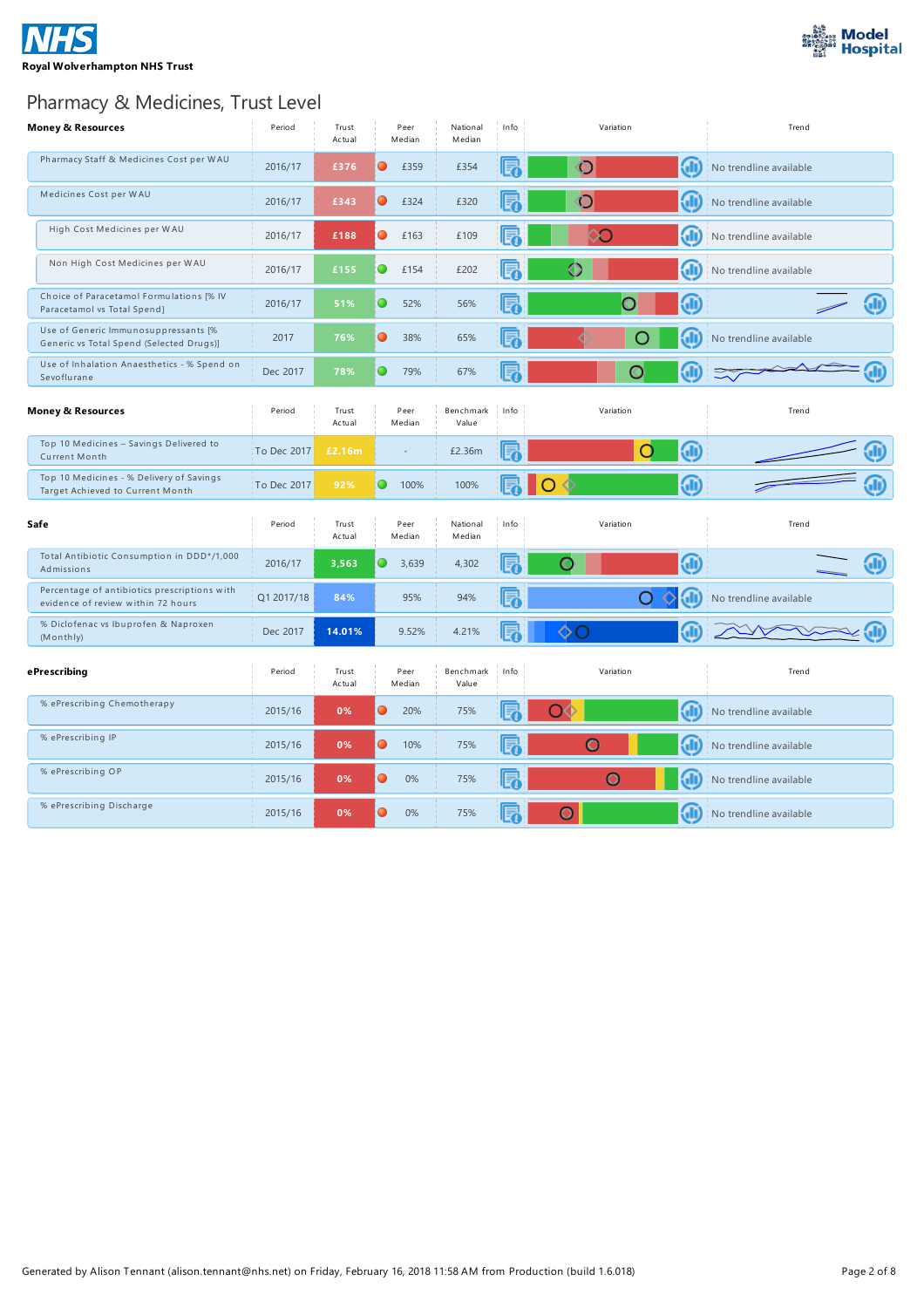

| Effective                                                                           | Period     | Trust<br>Actual | Peer<br>Median     | National<br>Median | Info | Variation             | Trend                  |
|-------------------------------------------------------------------------------------|------------|-----------------|--------------------|--------------------|------|-----------------------|------------------------|
| Clinical Pharmacy Activity [Pharmacist Time<br>Spent on Clinical Pharmacy Activitie | 2016/17    | 72%             | 0<br>71%           | 70%                | F    | $\circ$<br>⊕          | No trendline available |
| % Pharmacists Actively Prescribing                                                  | 2016/17    | 77.0%           | 0<br>50.5%         | 27.0%              |      | Œ                     | No trendline available |
| % Medicines Reconciliation Within 24 Hours<br>of Admission                          | 2016/17    | 93%             | 0<br>83%           | 71%                | 歸    | Gi)                   | No trendline available |
| % Use of Summary Care Record (or Local<br>System) per Month                         | Dec 2017   | 48.0%           | 48.4%              | 64.5%              |      | ⊕<br>$\mathbf \Omega$ | Œ                      |
| Dose-Banded Chemotherapy [Doses Delivered<br>as Standardised Bands]                 | 2016/17    | 95%             | О<br>90%           | 90%                |      | $\overline{O}$<br>⊕   | No trendline available |
| Medication Incidents Rate per 1,000 bed days                                        | 31/03/2017 | 2.9             | 0<br>5.5           | 3.9                |      | Œ<br>$\mathbf 0$<br>♦ | ⊕                      |
| % Medication Incidents Reported as Causing<br>Harm or Death/All Medication Errors   | 31/03/2017 | 5.9%            | $\bullet$<br>11.9% | 10.3%              |      | Œ                     | ⋒                      |
| Number of Days Stockholding                                                         | 2016/17    | 14.0            | 0<br>15.0          | 20.0               |      | ⊕                     | No trendline available |
| Pharmacy Deliveries per Day [Average Number<br>of Deliveries]                       | 2016/17    | 16              | $\bullet$<br>17    | 15                 |      | Φ<br>O                | No trendline available |
| e-Commerce - Ordering (Alliance)                                                    | 2015/16    | 91.8%           | 0.<br>92.9%        | 91.2%              | 蜃    | O(1)                  | No trendline available |
| e-Commerce - Ordering (AAH)                                                         | 2015/16    | 90.1%           | 0<br>85.5%         | 82.0%              | 歸    | $\mathbb{O}$<br>6D    | No trendline available |
| <b>Effective</b>                                                                    | Period     | Trust<br>Actual | Peer<br>Median     | Benchmark<br>Value | Info | Variation             | Trend                  |
| Data Quality of NHS England Monthly Data<br>Set Submissions From Providers          | Sep 2017   | 24              | O<br>24            | 23                 | 昂    | ⊕<br>$\mathbf{\circ}$ |                        |
| Caring                                                                              | Period     | Trust<br>Actual | Peer<br>Median     | National<br>Median | Info | Variation             | Trend                  |
| National Inpatients Survey - Medicines Related<br>Questions                         | 2016/17    | 69.7%           | 67.3%              | 72.0%              |      | Œ                     |                        |
| Responsive                                                                          | Period     | Trust<br>Actual | Peer<br>Median     | National<br>Median | Info | Variation             | Trend                  |
| Sunday ON WARD Clinical Pharmacy Hours of<br>Service (MAU/Equivalent)               | 2016/17    | 0.0             | O<br>4.0           | 4.0                | 5    | ⊕<br>D                | No trendline available |
| People, Management & Culture: Well-led                                              | Period     | Trust<br>Actual | Peer<br>Median     | National<br>Median | Info | Variation             | Trend                  |
| % Sickness Absence Rate                                                             | 2016/17    | 4.6%            | 0<br>3.9%          | 3.2%               | Ľó   | УO<br>60              | No trendline available |
| % Staff with Appraisals Completed                                                   | 2016/17    | 81%             | $\bullet$<br>84%   | 93%                | q    | ⊕                     | No trendline available |
| % Staff with Statutory and Mandatory Training                                       | 2016/17    | 93%             | $\bullet$<br>86%   | 93%                | q    | $\mathbf O$<br>GD)    | No trendline available |
| % Staff Turnover Rate                                                               | 2016/17    | $1\%$           | 10%                | 14%                |      | $\bigoplus$           | No trendline available |
| % Staff Vacancy Rate                                                                | 2016/17    | $1\%$           | 4%                 | $7\%$              |      | GD)                   | No trendline available |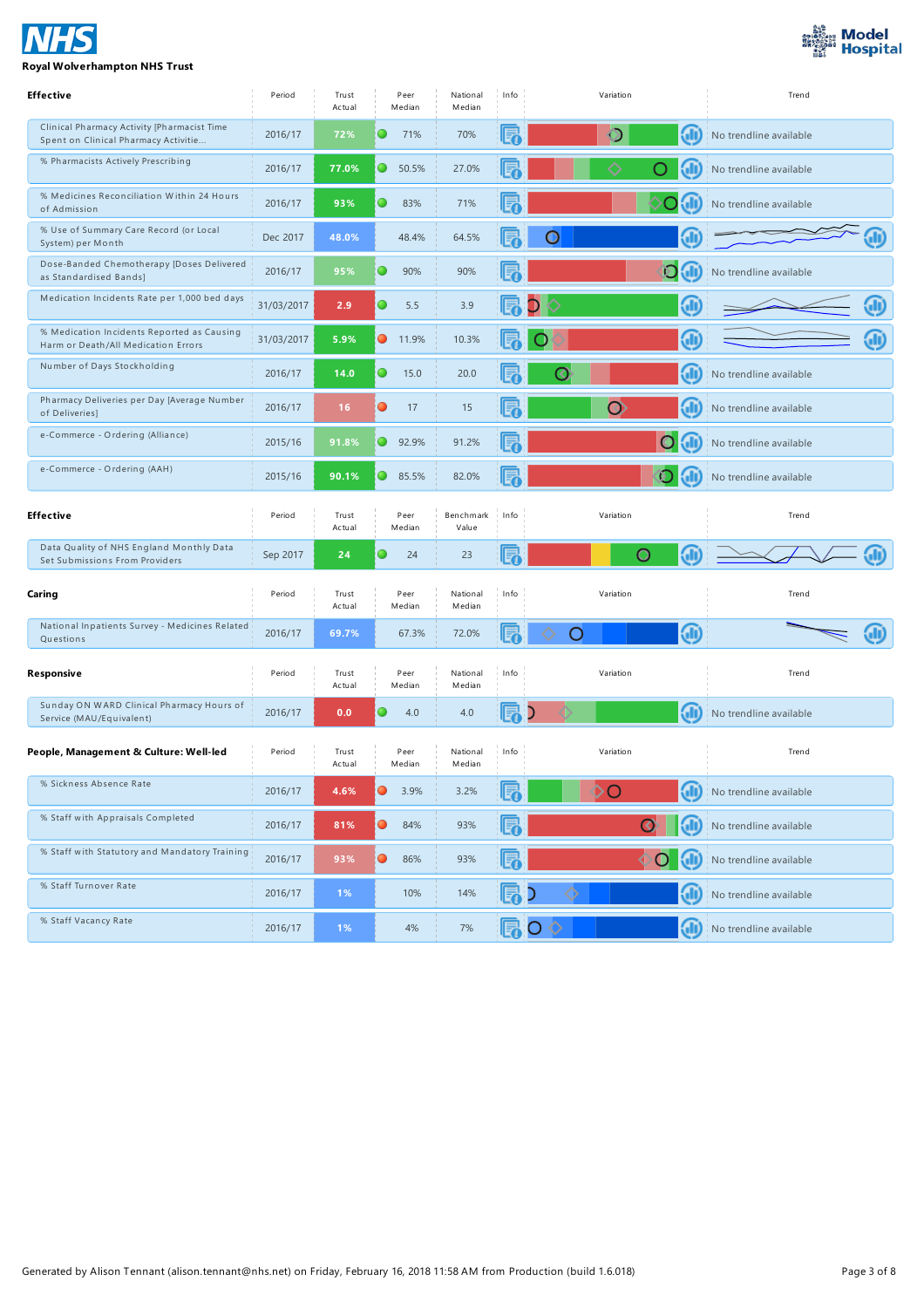



# Pharmacy & Medicines, Top Ten Medicines

| Top Ten Medicines - Infliximab                         | Period   | Trust<br>Actual | Peer<br>Median    | Benchmark<br>Value | Info | Variation                    |     | Trend                  |   |
|--------------------------------------------------------|----------|-----------------|-------------------|--------------------|------|------------------------------|-----|------------------------|---|
| Biosimilar Infliximab Baseline Target Annual<br>Saving | 2017/18  | £768.21k        | £303.89k          | £0                 |      | Click for national variation | Œ   | No trendline available |   |
| % Biosimilar Infliximab Uptake (Monthly)               | Dec 2017 | 86.6%           | 0<br>85.2%        | 80.0%              |      | Click for national variation | Œ   |                        | Φ |
| Biosimilar Infliximab Monthly target saving            | 2017/18  | £64,017         | £25,324           | £0                 |      | Click for national variation | ⊕   | No trendline available |   |
| Biosimilar Infliximab Monthly savings<br>delivered     | Dec 2017 | £83,016         | $\bullet$ £37,956 | £64,017            |      | Click for national variation | ⊕   |                        | ⊕ |
| Biosimilar Infliximab cumulative savings               | Dec 2017 | 152%            | 152%              | 100%               | lF,  | No variation available       |     |                        |   |
| Top Ten Medicines - Etanercept                         | Period   | Trust<br>Actual | Peer<br>Median    | Benchmark<br>Value | Info | Variation                    |     | Trend                  |   |
| Biosimilar Etanercept Baseline Target Annual<br>Saving | 2017/18  | £621.63k        | £377.83k          | £0                 |      | Click for national variation | Gi) | No trendline available |   |
| % Biosimilar Etanercept Uptake (Monthly)               | Dec 2017 | 55.7%           | 41.6%             | 80.0%              |      | Click for national variation | Œ   |                        | ⊕ |
| Biosimilar Etanercept Monthly target saving            | 2017/18  | £51,802         | £31,486           | £0                 |      | Click for national variation | Œ   | No trendline available |   |
| Biosimilar Etanercept Monthly savings<br>delivered     | Dec 2017 | £56,557         | $\bullet$ £33,457 | £51,802            |      | Click for national variation | ⊕   |                        | ⊕ |
| Biosimilar Etanercept cumulative savings               | Dec 2017 | 72%             | 75%               | 100%               |      | No variation available       |     |                        |   |
| Top Ten Medicines - Imatinib                           | Period   | Trust<br>Actual | Peer<br>Median    | Benchmark<br>Value | Info | Variation                    |     | Trend                  |   |
| Imatinib Baseline Target Annual Saving                 | 2017/18  | £521.35k        | £474.15k          | £0                 |      | Click for national variation | Œ   | No trendline available |   |
| Imatinib Monthly target saving                         | 2017/18  | £43.446         | £39,513           | £0                 |      | Click for national variation | Œ   | No trendline available |   |
| Imatinib Monthly savings delivered                     | Dec 2017 | £51,642         | £47,807           | £43,446            | 17   | Click for national variation | ⊕   |                        |   |
| Imatinib cumulative savings                            | Dec 2017 | 105%            | 95%               | 100%               |      | No variation available       |     |                        |   |
| Top Ten Medicines - Rituximab                          | Period   | Trust<br>Actual | Peer<br>Median    | Benchmark<br>Value | Info | Variation                    |     | Trend                  |   |
| Rituximab Baseline Target Annual Saving                | 2017/18  | £860.46k        | £275.25k          | £0                 |      | Click for national variation | ⊕   | No trendline available |   |
| % Biosimilar Rituximab Uptake (Monthly)                | Dec 2017 | 24%             | 26%               | 80%                |      | Click for national variation | ⊕   |                        |   |
| Rituximab Monthly target saving                        | 2017/18  | £71,705         | £22,938           | £0                 |      | Click for national variation | Œ   | No trendline available |   |
| Rituximab Monthly savings delivered                    | Dec 2017 | £37,035         | £22,338           | £71,705            |      | Click for national variation | ⊕   |                        |   |
| Rituximab cumulative savings                           | Dec 2017 | 41%             | 41%               | 100%               |      | No variation available       |     |                        | ◍ |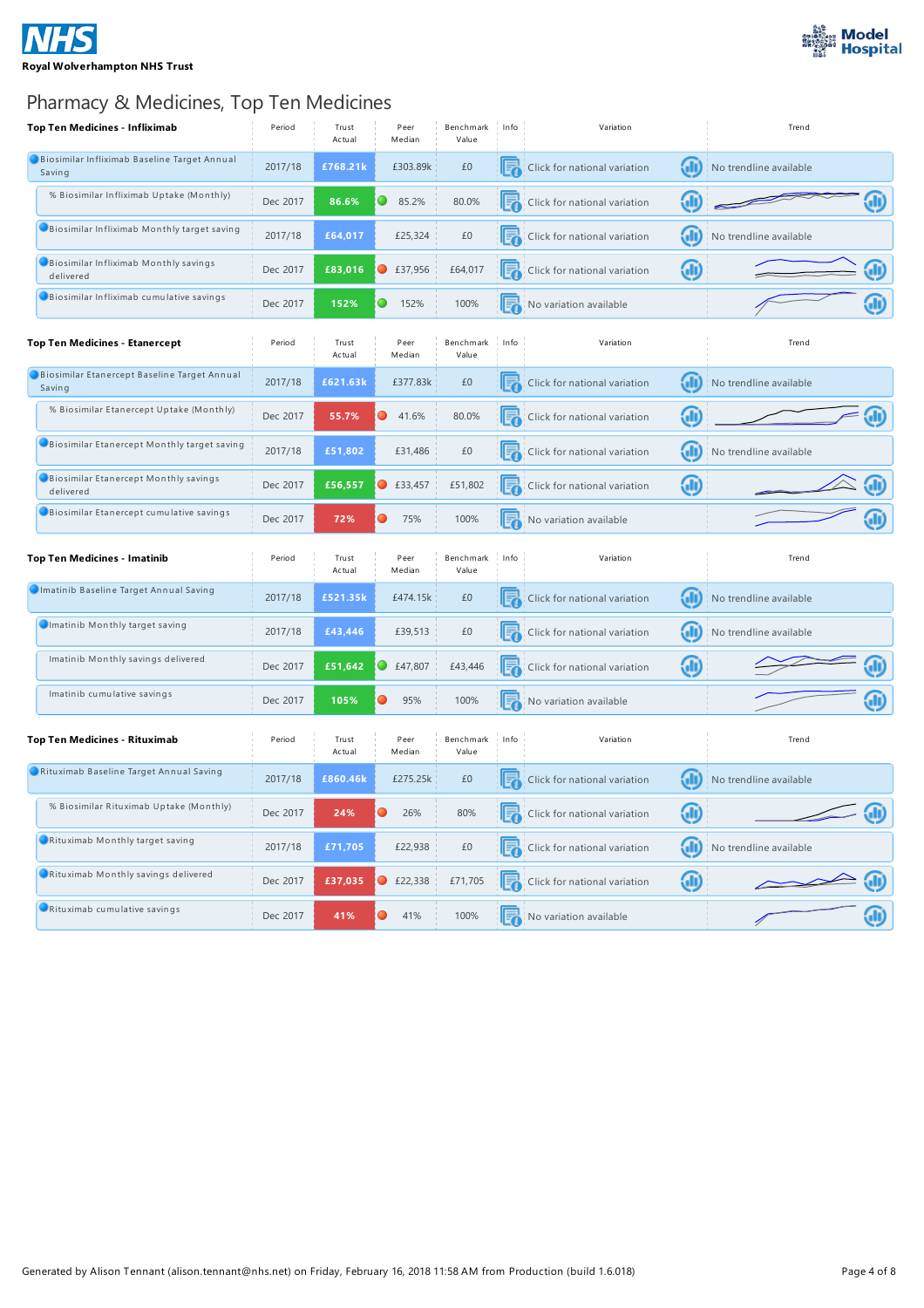| r.<br>₹. |  |
|----------|--|
|          |  |

#### **Royal Wolverhampton NHS Trust**



| Top Ten Medicines - Valganciclovir                    | Period   | Trust<br>Actual | Peer<br>Median | Benchmark<br>Value | Info | Variation                    |   | Trend                  |    |
|-------------------------------------------------------|----------|-----------------|----------------|--------------------|------|------------------------------|---|------------------------|----|
| Valganciclovir Baseline Target Annual Saving          | 2017/18  | £13,488         | £9,039         | £0                 | 序    | Click for national variation | ⊕ | No trendline available |    |
| Valganciclovir Monthly target saving                  | 2017/18  | E1,124          | £753           | £0                 |      | Click for national variation | ⊕ | No trendline available |    |
| Valganciclovir Monthly savings delivered              | Dec 2017 | £1,124          | 0<br>£630      | £1,124             | 帰    | Click for national variation | ⊕ |                        |    |
| Valganciclovir cumulative savings                     | Dec 2017 | 74%             | 39%<br>0       | 100%               | 歸    | No variation available       |   |                        |    |
| Top Ten Medicines - Caspofungin                       | Period   | Trust<br>Actual | Peer<br>Median | Benchmark<br>Value | Info | Variation                    |   | Trend                  |    |
| Caspofungin Baseline Target Annual Saving             | 2017/18  | £209.58k        | £62,986        | £0                 |      | Click for national variation | Œ | No trendline available |    |
| Caspofungin Monthly target saving                     | 2017/18  | £17,465         | £5,249         | £0                 | 歸    | Click for national variation | ⊕ | No trendline available |    |
| Caspofungin Monthly savings delivered                 | Dec 2017 | £19,349         | 0<br>£6,565    | £17,465            | 唇    | Click for national variation | ⊕ |                        |    |
| Caspofungin cumulative savings                        | Dec 2017 | 106%            | 12%<br>0       | 100%               |      | No variation available       |   |                        | dD |
| Top Ten Medicines - Linezolid                         | Period   | Trust<br>Actual | Peer<br>Median | Benchmark<br>Value | Info | Variation                    |   | Trend                  |    |
| Clinezolid Baseline Target Annual Saving              | 2017/18  | £69,499         | £78,444        | £0                 |      | Click for national variation | ⊕ | No trendline available |    |
| Linezolid Monthly target saving                       | 2017/18  | £5,792          | £6,537         | £0                 |      | Click for national variation | − | No trendline available |    |
| Linezolid Monthly savings delivered                   | Dec 2017 | £6,401          | £7,058<br>0.   | £5,792             | l.   | Click for national variation | ⊕ |                        |    |
| Linezolid cumulative savings                          | Dec 2017 | 98%             | 100%           | 100%               | 帰    | No variation available       |   |                        |    |
| Top Ten Medicines - Prednisolone soluble              | Period   | Trust<br>Actual | Peer<br>Median | Benchmark<br>Value | Info | Variation                    |   | Trend                  |    |
| Prednisolone soluble Baseline Target Annual<br>Saving | 2017/18  | £33,054         | £23,895        | £0                 |      | Click for national variation | ⊕ | No trendline available |    |
| Prednisolone soluble Monthly target saving            | 2017/18  | £2,754          | £1,991         | £0                 | 喝    | Click for national variation | ⊕ | No trendline available |    |
| Prednisolone soluble Monthly savings<br>delivered     | Dec 2017 | £4,894          | £2,861         | £2,754             | lF.  | Click for national variation | Φ |                        |    |
| Prednisolone soluble cumulative savings               | Dec 2017 | 134%            | 133%           | 100%               | 5    | No variation available       |   |                        |    |
| Top Ten Medicines - Voriconazole                      | Period   | Trust<br>Actual | Peer<br>Median | Benchmark<br>Value | Info | Variation                    |   | Trend                  |    |
| Voriconazole Baseline Target Annual Saving            | 2017/18  | £43,381         | £35,819        | £0                 |      | Click for national variation | ⊕ | No trendline available |    |
| Voriconazole Monthly target saving                    | 2017/18  | £3,615          | £2,985         | £0                 |      | Click for national variation | ⊕ | No trendline available |    |
| Voriconazole Monthly savings delivered                | Dec 2017 | £4,031          | $C$ £3,279     | £3,615             |      | Click for national variation | ⊕ |                        |    |
| Voriconazole cumulative savings                       | Dec 2017 | 70%             | 99%<br>0       | 100%               |      | No variation available       |   |                        |    |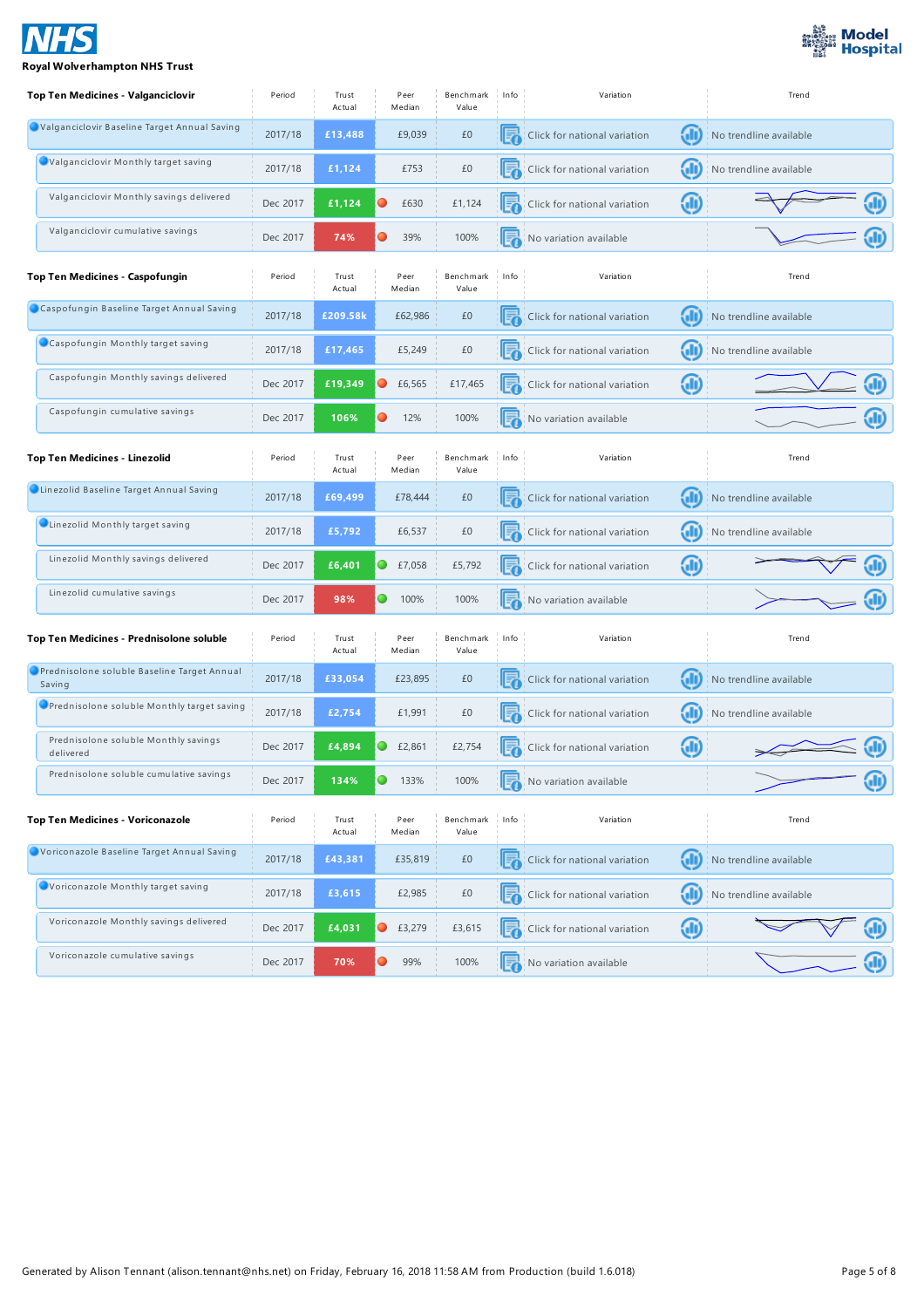



#### **Royal Wolverhampton NHS Trust**

|  | Top Ten Medicines - Review of anti-emetic<br>choice           | Period   | Trust<br>Actual | Peer<br>Median  | Benchmark<br>Value | Info | Variation                    | Trend                  |
|--|---------------------------------------------------------------|----------|-----------------|-----------------|--------------------|------|------------------------------|------------------------|
|  | Review of anti-emetic choice Baseline Target<br>Annual Saving | 2017/18  | £5,344          | £7,260          | £0                 |      | Click for national variation | No trendline available |
|  | Review of anti-emetic choice Monthly target<br>saving         | 2017/18  | £445            | £605            | £0                 |      | Click for national variation | No trendline available |
|  | Review of anti-emetic choice Monthly<br>savings delivered     | Dec 2017 | $£-643$         | $\bullet$ £-456 | £445               | 序    | Click for national variation |                        |
|  | Review of anti-emetic choice cumulative<br>savings            | Dec 2017 | $-151%$         | $-98%$          | 100%               |      | No variation available       |                        |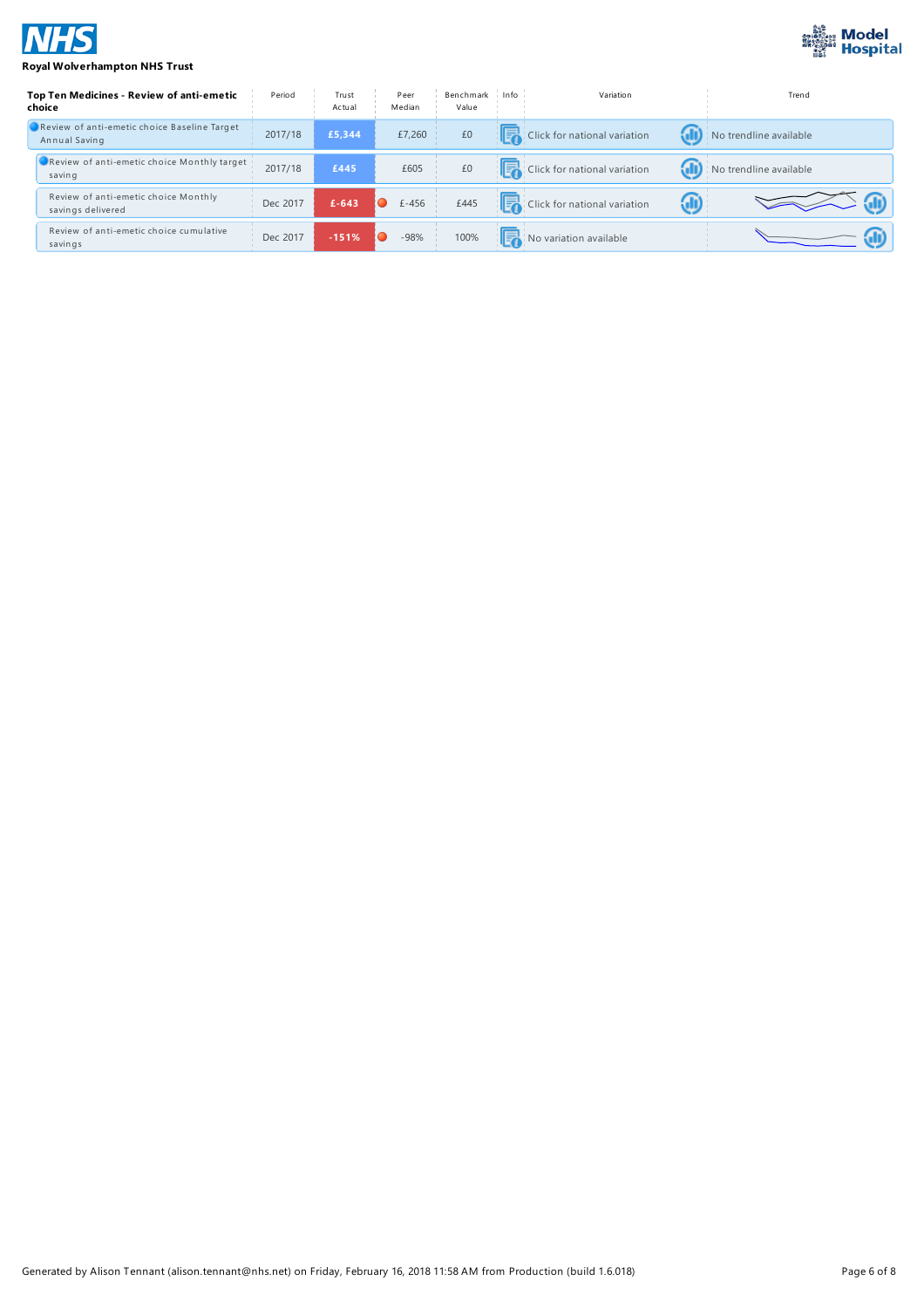



# Using peer list: My STP Footprint

Black Country Partnership NHS Foundation Trust (TAJ) Dudley & Walsall Mental Health Partnership NHSTrust (RYK) Dudley Group NHS Foundation Trust (RNA) Royal Wolverhampton NHSTrust (RL4) Sandwell and West Birmingham Hospitals NHS Trust (RXK) Walsall Healthcare NHS Trust (RBK)

West Midlands Ambulance Service NHS Foundation Trust (RYA)